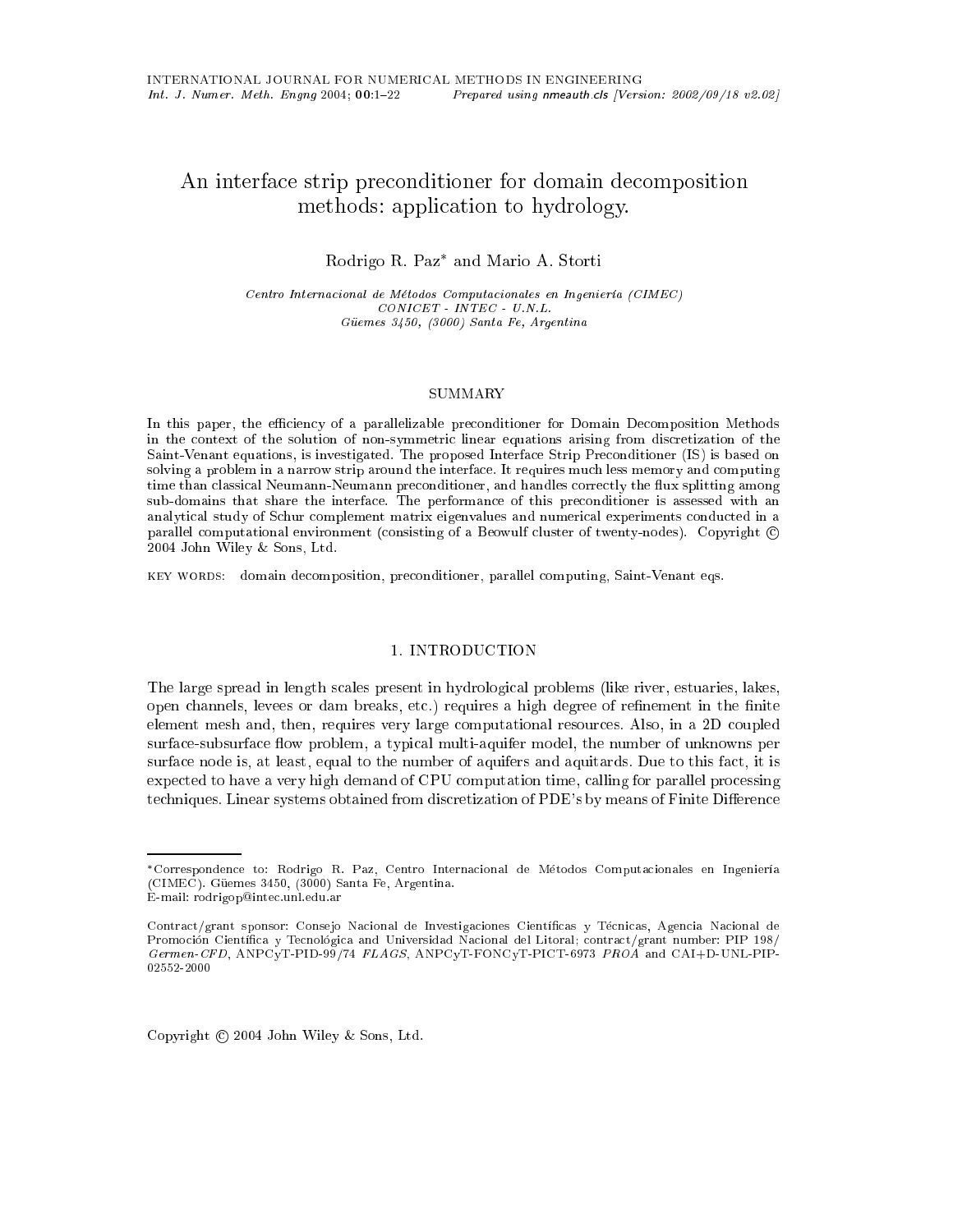or Finite Element Methods are normally solved in parallel by iterative methods  $[8, 6]$  because they require mu
h less ommuni
ation ompared to dire
t solvers.

The S
hur omplement domain de
omposition method leads to a redu
ed system better suited for iterative solution than the global system, since its condition number is lower  $(\propto 1/h)$ vs.  $\propto$  1/ $n$  for the global system,  $n$  being the mesh size) and the computational cost per iteration is not so high on
e the sub-domain matri
es have been fa
torized.

Iterative substru
turing methods rely on a non-overlapping partition into sub-domains (substructures). The efficiency of these methods can be further improved by using preconditioners [5]. Once the degrees of freedom inside the substructures have been eliminated by blo
k Gaussian elimination (or other algorithm), a pre
onditioner for the resulting S
hur complement system is built with matrix blocks relative to a decomposition of interface finite element functions into subspaces related to geometrical objects (vertices, edges, faces, single substructures) or simply by the coefficients of sub-domain matrices near the interface. Iterative methods like Conjugate Gradient and GMRES are then employed. Early works, such as [10, 11], have influenced most of the later work in the field. They proposed two spaces for the coarse problem. One of their oarse spa
es is given in terms of the averages of the nodal values over the entire boundaries in the other space is detailed by the window of the control of the wire wire the window (we re
all that the wire basket is the union of the boundaries of the fa
es whi
h separate the substructures) values as a two dimensional discrete harmonic function onto the faces, and then as discrete harmonic function into the interiors of the sub-domains.

For auto-adjoint positive semidefinite problems, Neumann-Neumann preconditioner is the most classical one. From a mathematical point of view, the preconditioner is defined by approximating the inverse of the global Schur complement matrix by the weighted sum of local Schur complement matrices. From a physical point of view, Neumann-Neumann preconditioner is based on splitting the flux applied to the interface in the preconditioning step and solving local Neumann problems in each sub-domain. This strategy is good only for symmetric operators.

The preconditioner proposed here is based on solving a problem in a "strip" of nodes around the interface (figure 1). When the width of the strip is narrow, the computational cost and memory requirements are low and the iteration count is relatively high, when the strip is wide, the converse is verified.

This pre
onditioner performs better for non-symmetri operators and does not have rigid body modes for internal oating sub-domains, as is the ase for the Neumann-Neumann pre
onditioner. Re
all that for operators that involve only derivatives of the unknowns (as Laplace equation, steady elasticity, steady advection-diffusion, for instance) a portion of the boundary should have Dirichlet or mixed boundary conditions. Otherwise, the problem is ill-posed and the matrix is singular. When using the Neumann-Neumann preconditioner, subdomains inherit the boundary ondition of the original problem in the external boundary, whereas Neumann boundary conditions are imposed at the internal sub-domain interfaces. Subdomains that have a non-empty intersection with a portion of the Dirichlet part of the external boundary do not have rigid modes. Sub-domains whose boundary has empty interse
tion with the external Dirichlet or mixed portion of the boundary, would have Neumann condition imposed on their whole boundary and would have rigid modes for the kind of operators des
ribed above.

In contrast with the wire-basket algorithms, the IS preconditioner is purely algebraic, i.e. it can be assembled from a subset of the matrix coefficients. There are no requirements on the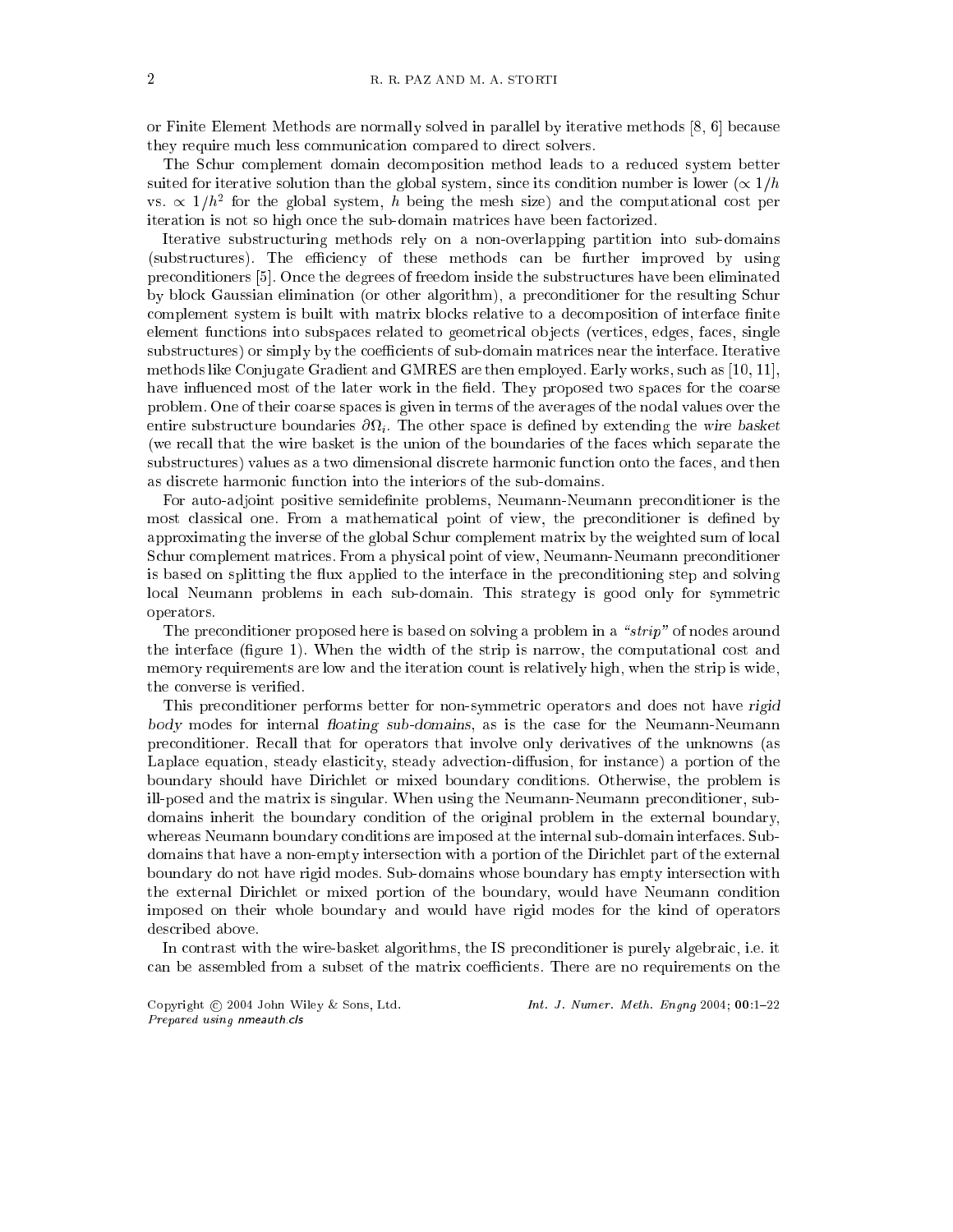

Figure 1. Domain Decomposition.

topology of the mesh, and even it could be applied to sparse matrices coming from other kind of problems, not necessarily from PDE discretizations.

## 2. THE OPEN CHANNEL FLOW MODEL [13, 17]

The equations for the 2D Saint-Venant open channel flow are the well-known mass and momentum conservation equations integrated in the vertical direction. If we write these equations in the conservation matrix form (Einstein summation convention is assumed), we have

$$
\frac{\partial \mathbf{U}}{\partial t} + \frac{\partial \mathcal{F}_i(\mathbf{U})}{\partial x_i} = \mathbf{G}_i(\mathbf{U}), \qquad i = 1, 2, \qquad \text{on } \Omega_{st} \times [0, t], \tag{1}
$$

where  $\Omega_{st}$  is the stream domain,  $\mathbf{U} = (h, hu, hv)^T$  is the state vector and the advective flux functions in  $(1)$  are

$$
\mathcal{F}_1(\mathbf{U}) = (hu, hu^2 + g\frac{h^2}{2}, huv)^T,
$$
  

$$
\mathcal{F}_2(\mathbf{U}) = (hv, huv, hv^2 + g\frac{h^2}{2})^T,
$$
 (2)

where h is the height of the water in the channel with respect to the channel bottom,  $\bar{u} = (u, v)^T$ is the velocity vector and g is the acceleration due to gravity.  $G_s$  represents the gain (or loss) of the river, the source term is

$$
\mathbf{G}(\mathbf{U}) = (G_s, gh(S_{0x} - S_{fx}), gh(S_{0y} - S_{fy}))^T
$$
\n(3)

Copyright © 2004 John Wiley & Sons, Ltd. Prepared using nmeauth.cls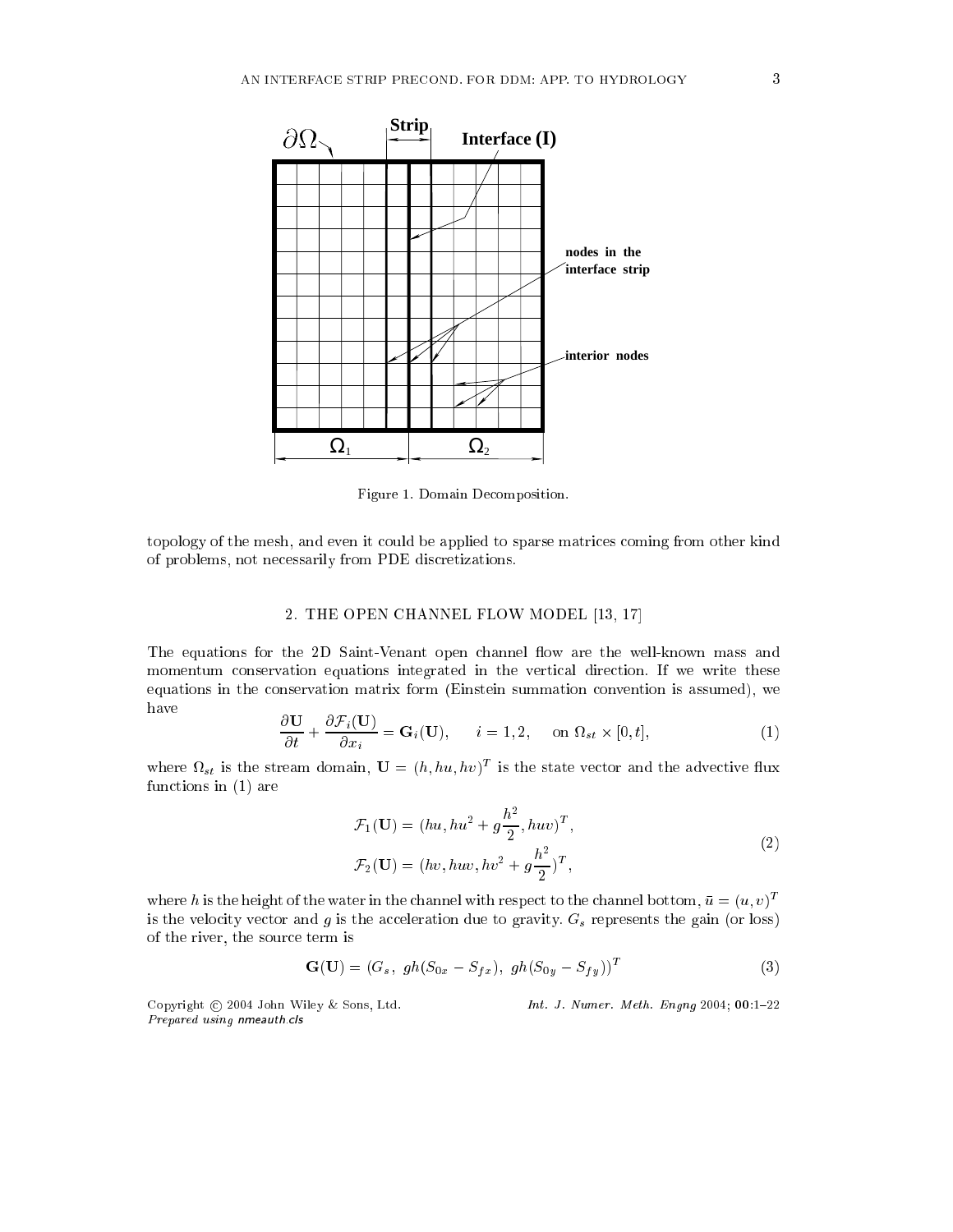where  $S_0$  is the bottom slope and  $S_f$  is the slope friction.

$$
S_{fx} = \frac{1}{C_h^2 h} u|\bar{u}|, \quad S_{fy} = \frac{1}{C_h^2 h} v|\bar{u}| \quad \text{Chézy model.}
$$
\n
$$
S_{fx} = \frac{n^2}{h^{\frac{q_2}{3}}} u|\bar{u}|, \quad S_{fy} = \frac{n^2}{h^{\frac{q_2}{3}}} v|\bar{u}|, \quad \text{Manning model.}
$$
\n
$$
(4)
$$

where  $C_h$  and n (the Manning roughness) are model constants. In the case of great lakes, wide rivers and estuaries we should take into account the effect of Coriolis force (see [17]).

Initial and Boundary Conditions [14]. To obtain a well-posed problem we add some initial onditions

$$
\mathbf{U}\big|_{t=0} = \tilde{\mathbf{U}}^0, \quad \text{on } \Omega_{st},\tag{5}
$$

and the stream on the stream boundary). We recovered the the stream boundary and the type of a stream boundary a stream or in an open channel depends on the value of the Froude number  $F_r = |\bar{u}|/c$  (where  $c = \sqrt{gh}$  is the wave celerity ). A flow is said fluvial if  $|\bar{u}| < c$  and torrential if  $|\bar{u}| > c$ .

## Fluvial Boundary.

- in and in a new strap in the strap is extrapolated from interior points of the strap is a point of the strap in
- out
ow boundary: h spe
ied and velo
ity eld extrapolated from interior points, for instan
e.

## Torrential Boundary.

- in die in die meerste gewone deur deur die gewone deur die begin die het die deur die de
- owners: all variables are extrapolated from interior points. In the second points of  $\mu$

**Solid Wall Condition.** We prescribe the simple slip condition over  $\partial\Omega_{slin}$  ( $\subset \partial\Omega_{st}$ )

$$
\bar{u} \cdot n = 0 \tag{6}
$$

Upon using the SUPG stabilized finite element discretization with linear triangles and/or bilinear re
tangular elements, and the trapezoidal rule for time integration we obtain the system to be solved at each time step,

$$
\mathbf{R} = \mathbf{K}(\mathbf{U})[\theta \mathbf{U}^{\tau+1} + (1 - \theta)\mathbf{U}^{\tau}] + \mathbf{B}(\mathbf{U})\frac{\mathbf{U}^{\tau+1} - \mathbf{U}^{\tau}}{\Delta t} - \mathbf{Q}^{\tau+1} = 0, \tag{7}
$$

where  $\theta$  is the time-weighting factor satisfying  $0 \le \theta \le 1$ ,  $\Delta t$  is the time increment and  $\tau$ denotes the number of time steps.  $K$  and  $B$  are the stiffness and mass matrix, respectively  $(K$ and  $\bf{B}$  depend on  $\bf{U}$ ),  $\bf{Q}$  is the source vector and  $\bf{R}$  is the residual vector.

## 3. SCHUR COMPLEMENT DOMAIN DECOMPOSITION METHOD

We consider solving in each time step a linearized form of system (7) (i.e  $\mathbf{A}u = f$ ) resulting from nite element dis
retization as des
ribed in the previous se
tion. Let denote the computational domain of the hydrological problem, and  $\{ \Omega^r \}_{i=1}^r$  its decomposition into  $n$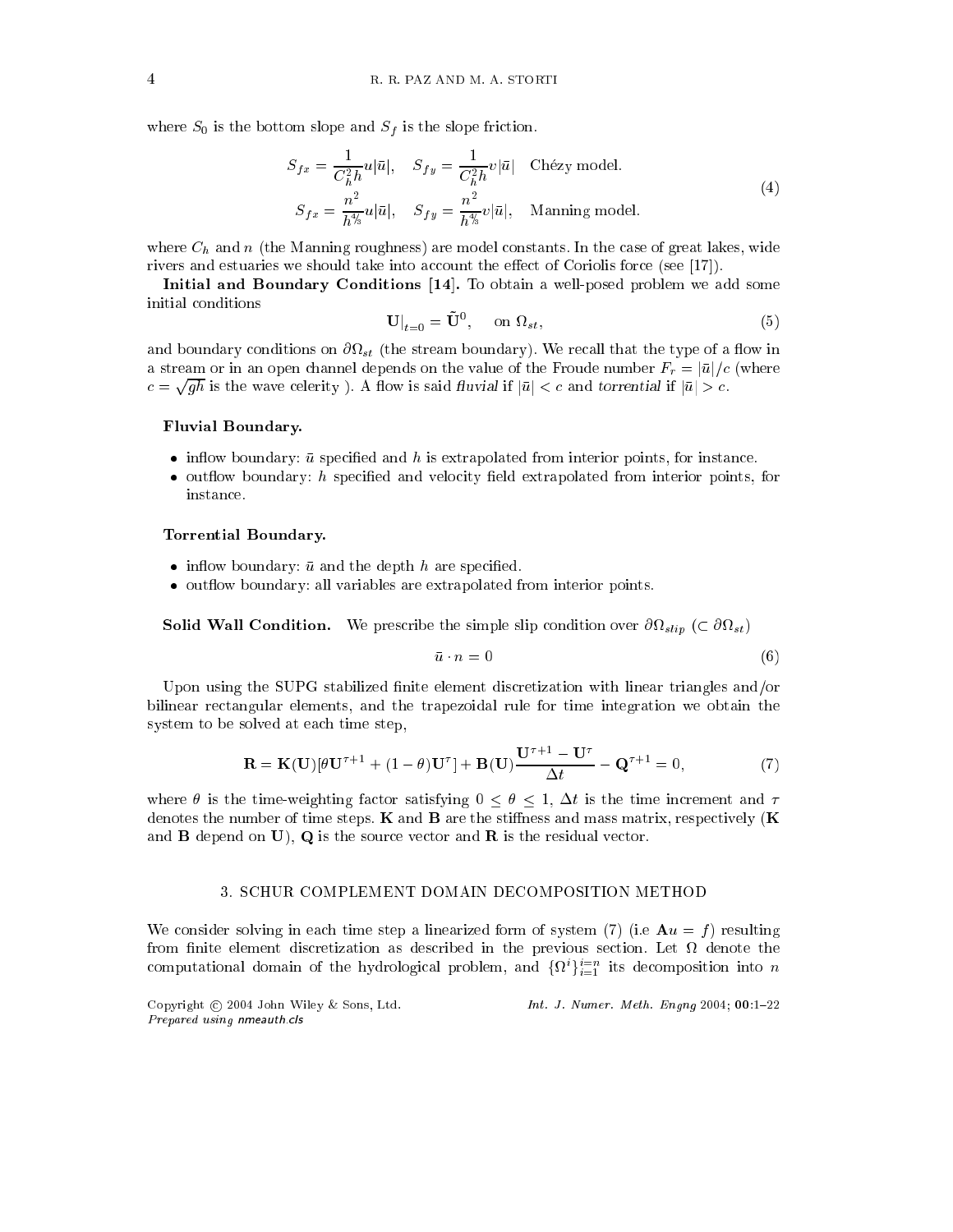non-overlapping sub-domains. We shall re-order u and f as  $u = (u_L, u_I)^T$  and  $f = (f_L, f_I)^T$ , numbering the global nodes such that the coefficient matrices of hydraulic height and velocities assume block-ordered structure

$$
\mathbf{A} = \left[ \begin{array}{cc} A_{LL} & A_{LI} \\ A_{IL} & A_{II} \end{array} \right],\tag{8}
$$

where  $A_{LL} = \text{diag}[A_{11}, A_{22},..., A_{nn}]$  is a block-diagonal with each block  $A_{ii}$ ,  $i = 1, 2, ..., n$  being the matrix corresponding to the unknowns belonging to the interior vertices of sub-domain  $\Omega_i$ .  $A_{LI}$  and  $A_{IL}$  represents connections between sub-domains to interfaces.

 $A_{II}$  corresponds to the discretization of the differential operator restricted to the interfaces and represents the coupling between local interface points.

The numerical solution of  $\mathbf{A} u = f$  is equivalent to solving

$$
\mathbf{S}u_I = g \quad \text{on interfaces } \Gamma,\tag{9}
$$

$$
\mathbf{A}_{\mathbf{L}\mathbf{L}}u_L = f_L - \mathbf{A}_{\mathbf{L}\mathbf{I}}u_I \quad \text{in } \Omega_i \tag{10}
$$

where

$$
\mathbf{S} = \mathbf{A}_{II} - \sum_{i=1}^{n} \mathbf{A}_{IL} \mathbf{A}_{LL}^{-1} \mathbf{A}_{LI},
$$
\n(11)

and

$$
g = f_I - \sum_{i=1}^{n} \mathbf{A}_{\mathbf{IL}} \mathbf{A}_{\mathbf{LL}}^{-1} f_L,
$$
\n(12)

where S is the well-known Schur complement matrix.

The Schur domain decomposition method starts by first determining  $u_I$  on the interfaces between sub-domains by solving  $(9)$ . Upon obtaining  $u<sub>I</sub>$ , the sub-domain problems  $(10)$ decouple and may be solved in parallel. The main computational cost for the iterative solution of (9) depends on the number of iteration, i.e. the condition number, to achieve convergence to a given accuracy criterion.

## 4. PRECONDITIONERS FOR DOMAIN DECOMPOSITION METHODS

It is clear that knowing the eigenvalue spectrum of the Schur complement matrix is one of the most important issues in order to develop suitable preconditioners. We start with the advectiondiffusion equation, which is a simple model equation that captures many of the characteristics of advective systems like the Saint-Venant one (1). In this section the null advection case (Poisson equation) is considered, while the full advection-diffusion case is studied in section  $\S6$ . This simplification allows us to compute the eigenvalues in closed form and to assess the efficiency of several preconditioners.

The Poisson problem in a unit square is given by

$$
\Delta \phi = g, \quad \text{in } \Omega = \{0 < x, y < 1\},\tag{13}
$$

and the boundary conditions

$$
\phi = \bar{\phi}, \quad \text{at } \Gamma = \{x, y = 0, 1\},\tag{14}
$$

Copyright (c) 2004 John Wiley & Sons, Ltd. Prepared using nmeauth.cls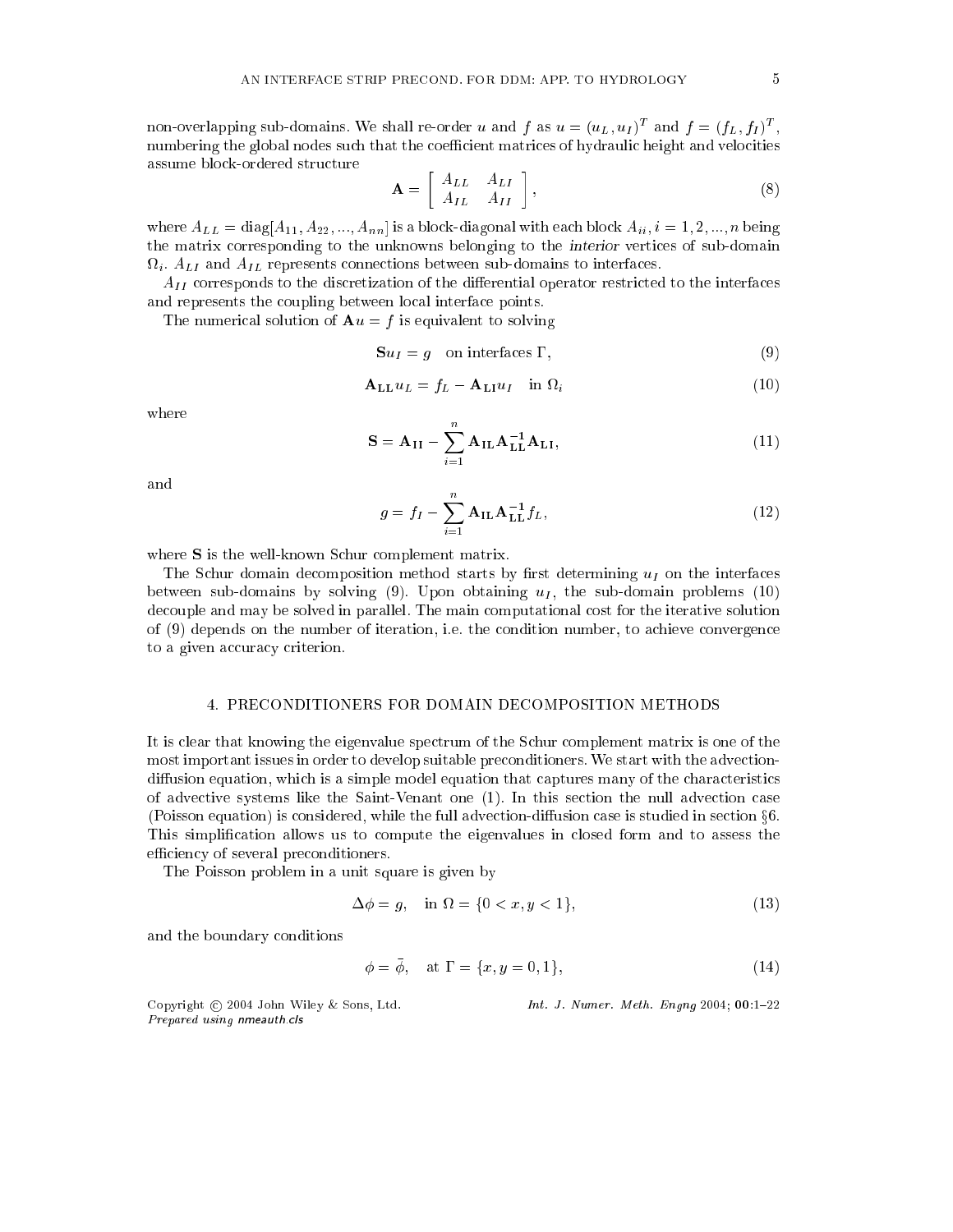where  $\phi$  is the unknown,  $g(x, y)$  is a given source term and  $\Gamma$  is the boundary.

 $\mathcal{L} = \mathcal{L} = \mathcal{L} = \mathcal{L} = \mathcal{L} = \mathcal{L} = \mathcal{L} = \mathcal{L} = \mathcal{L} = \mathcal{L} = \mathcal{L} = \mathcal{L} = \mathcal{L} = \mathcal{L} = \mathcal{L} = \mathcal{L} = \mathcal{L} = \mathcal{L} = \mathcal{L} = \mathcal{L} = \mathcal{L} = \mathcal{L} = \mathcal{L} = \mathcal{L} = \mathcal{L} = \mathcal{L} = \mathcal{L} = \mathcal{L} = \mathcal{L} = \mathcal{L} = \mathcal{L} = \mathcal$ that is a set of the set of the set of  $\mathbf{1}$  $\bigcup \Omega_2$  $\bigcup \ldots \bigcup \Omega_{N_s}$ . For the sake of simplicity, we assume that the sub-domains are rectangles of unit height and width  $L_j$ . In practice this is not the best partition, but it is used (see  $[2]$ ) to compute the eigenvalues of the interface problem in closed form. Let  $\Gamma_{\rm int} = \Gamma_1 \bigcup \Gamma_2 \bigcup \ldots \bigcup \Gamma_{N_{\rm s}-1}$  be the interior interfaces among adjacent sub-domains. Given a  $\circ$  and in the transient interior sub-domains just the interior  $\overline{r}$  if  $\overline{i}_j,$  we can selve the interior  $\overline{r}$  to define independently as

$$
\Delta \phi = g, \text{ in } \Omega_j,
$$
  
\n
$$
\phi = \begin{cases}\n\psi_{j-1}, & \text{at } \Gamma_{j-1}, \\
\psi_j, & \text{at } \Gamma_j, \\
\bar{\phi}, & \text{at } \Gamma_{\text{up},j} + \Gamma_{\text{down},j},\n\end{cases}
$$
\n(15)

where  $\psi_0 = \bar{\phi}\big|_{x=0}$  and  $\psi_{N_s} = \bar{\phi}\big|_{x=1}$  are given.

#### 4.1. The Steklov operator

Not all combinations of trace values  $\{\psi_j\}$  give the solution of the original problem (13). Indeed, the solution to (13) is obtained when the trace values are chosen in such a way that the flux balance condition at the internal interfaces is satisfied,

$$
f_j = \frac{\partial \phi}{\partial x}\Big|_{\Gamma_j}^{\Gamma} - \frac{\partial \phi}{\partial x}\Big|_{\Gamma_j}^{\Gamma} = 0,
$$
\n(16)

where the  $\pm$  superscripts stand for the derivative taken from the left and right sides of the interfa
e. We an think of the orresponden
e between the ensemble of interfa
e values  $\psi = \{\psi_1, \ldots, \psi_{N_s-1}\}\$ and the ensemble of flux imbalances  $\mathbf{f} = \{f_1, \ldots, f_{N_s-1}\}\$ as an interface operator  $S$  such that

$$
\mathcal{S}\psi = \mathbf{f} - \mathbf{f}_0,\tag{17}
$$

where all inhomogeneities coming from the source term and Dirichlet boundary conditions are concentrated in the constant term  $f_0$ , and the homogeneous operator S is equivalent to solving the equation set (15) with source term  $g = 0$  and homogeneous Dirichlet boundary conditions  $\phi = 0$  at the external boundary  $\Gamma$ .

Here,  $S$  is the *Steklov operator*. In a more general setting, it relates the unknown values and fluxes at boundaries when the internal domain is in equilibrium. In the case of internal boundaries, it can be generalized by replacing the fluxes by the flux imbalances. The Schur complement matrix is a discrete version of the Steklov operator. In  $[2]$  the eigenvalues of Steklov operator are computed in a closed form for this simplified case. Hence, good estimates for the orresponding S
hur omplement matrix eigenvalues are obtained.

#### 4.2. Eigenvalues of Steklov operator

We assume that only two sub-domains are present, one of them at the left of width  $L_1$  and the other at the right of width  $L_2$ , so that  $L = L_1 + L_2 = 1$  is the side length.

Prepared using nmeauth.
ls

Copyright  $\odot$  2004 John Wiley & Sons, Ltd. Int. J. Numer. Meth. Engng 2004; 00:1-22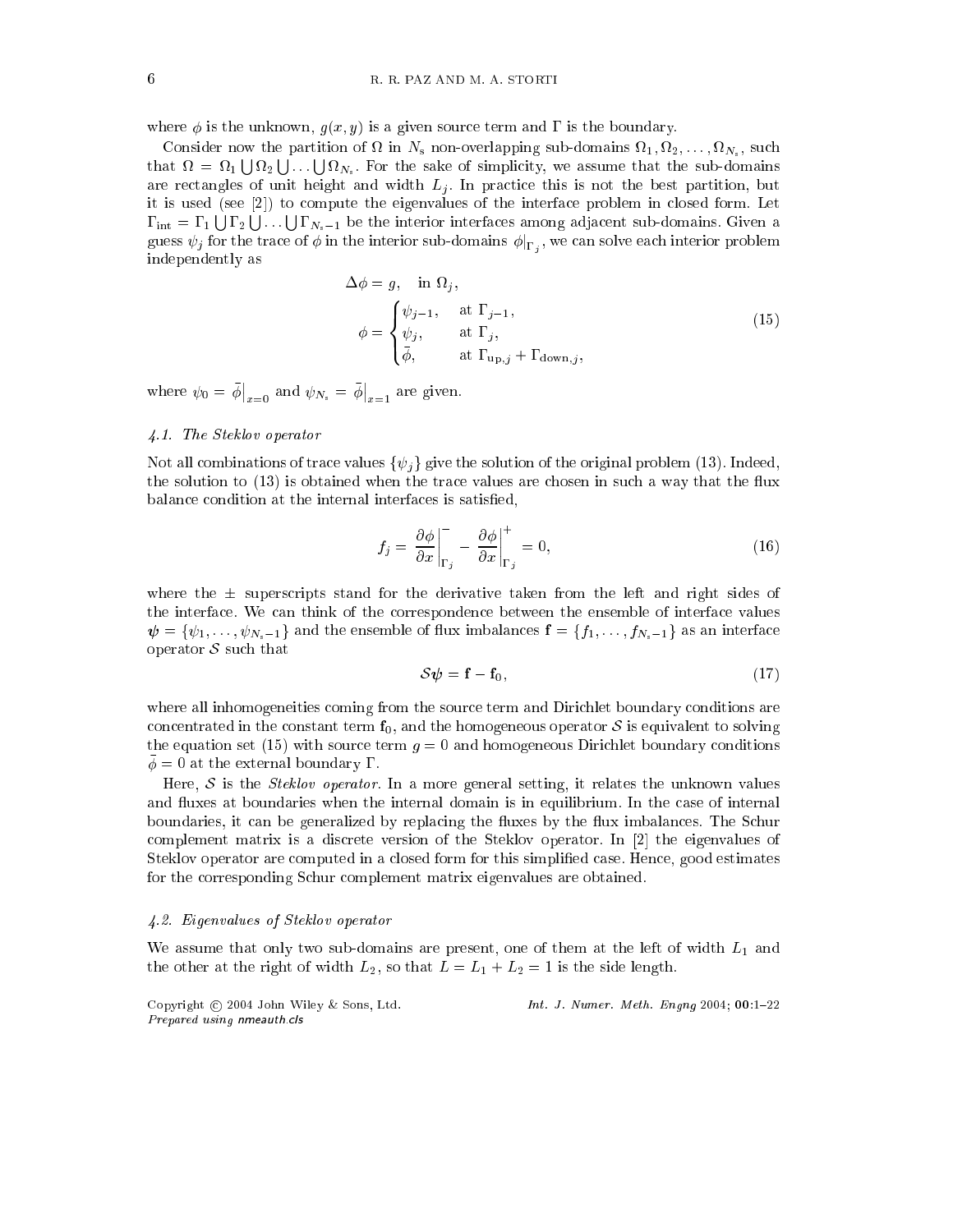We solve first the Laplace problem in each sub-domain with homogeneous Dirichlet boundary condition at the external boundary and  $\psi$  at the interface,

$$
\Delta \phi = 0, \text{ in } \Omega_{1,2},
$$
  
\n
$$
\phi = \begin{cases}\n0, & \text{at } \Gamma, \\
\psi, & \text{at } \Gamma_1.\n\end{cases}
$$
\n(18)

The flux imbalance resulting from the solution  $\phi_n(x, y)$  of (18) on each sub-domain is (see [2])

$$
f_n = \frac{\partial \phi_n}{\partial x}\bigg|_{x=L_1^-} - \frac{\partial \phi_n}{\partial x}\bigg|_{x=L_1^+} = \tag{19}
$$

$$
= k_n \left[ \coth(k_n L_1) + \coth(k_n L_2) \right] \sin(k_n y),
$$

where the wave number  $k_n$  and the wavelength  $\lambda_n$  are defined as

$$
k_n = 2\pi/\lambda_n, \quad \lambda_n = 2L/n, \quad n = 1, \dots, \infty.
$$
 (20)

A given interface value function  $\psi$  is an eigenfunction of the Steklov operator if the corresponding flux imbalance  $f = S\psi$  is proportional to  $\psi$ , i.e.  $S\psi = \omega\psi$ ,  $\omega$  being the orresponding eigenvalue. The eigenfun
tions of the Steklov operator are

$$
\psi_n(y) = \sin(k_n y) \tag{21}
$$

with eigenvalues

$$
\omega_n = \text{eig}(\mathcal{S})_n = \text{eig}(\mathcal{S}^-)_n + \text{eig}(\mathcal{S}^+)_n =
$$
  
=  $k_n \left[ \coth(k_n L_1) + \coth(k_n L_2) \right],$  (22)

where  $\mathcal{S}^+$  are the Steklov operators of the left and right sub-domains,

$$
S^{\mp}\psi = \pm \left. \frac{\partial \phi}{\partial x} \right|_{L^{\mp}_\tau},\tag{23}
$$

and their eigenvalues are

$$
eig(\mathcal{S}^{\mp})_n = k_n \coth(k_n L_{1,2}).
$$
\n(24)

For large n, the hyperbolic cotangents in  $(24)$  both tend to unity. This shows that the eigenvalues of the Steklov operator grow proportionally to  $n$  for large  $n$ , and then its condition number is infinity. However, when considering the discrete case the wave number  $k_n$  is limited by the largest frequency that can be represented by the mesh, which is  $k_{\text{max}} = \pi/h$  where h is the mesh spacing. The maximum eigenvalue is

$$
\omega_{\text{max}} = 2k_{\text{max}} = \frac{2\pi}{h},\tag{25}
$$

which grows proportionally to  $1/h$ . As the lowest eigenvalue is independent of h, this means that the condition number of the Schur complement matrix grows as  $1/h$ . Note that the condition number of the discrete Laplace operator typically grows as  $1/n^2$ . Of course, this reduction in the condition number is not directly translated to total computation time, since we have to take account of factorization of sub-domain matrices and forward and backward substitutions involved in each iteration to solve internal problems. However, the overall balance is positive and redu
tion in the ondition number, beside being inherently parallel, turns out to be one of the main strengths of domain de
omposition methods.

The eigenvalue magnitude is related to eigenfunction frequency along the inter-sub-domain interface, and the penetration of the eigenfunctions toward sub-domains interiors decays strongly for higher modes.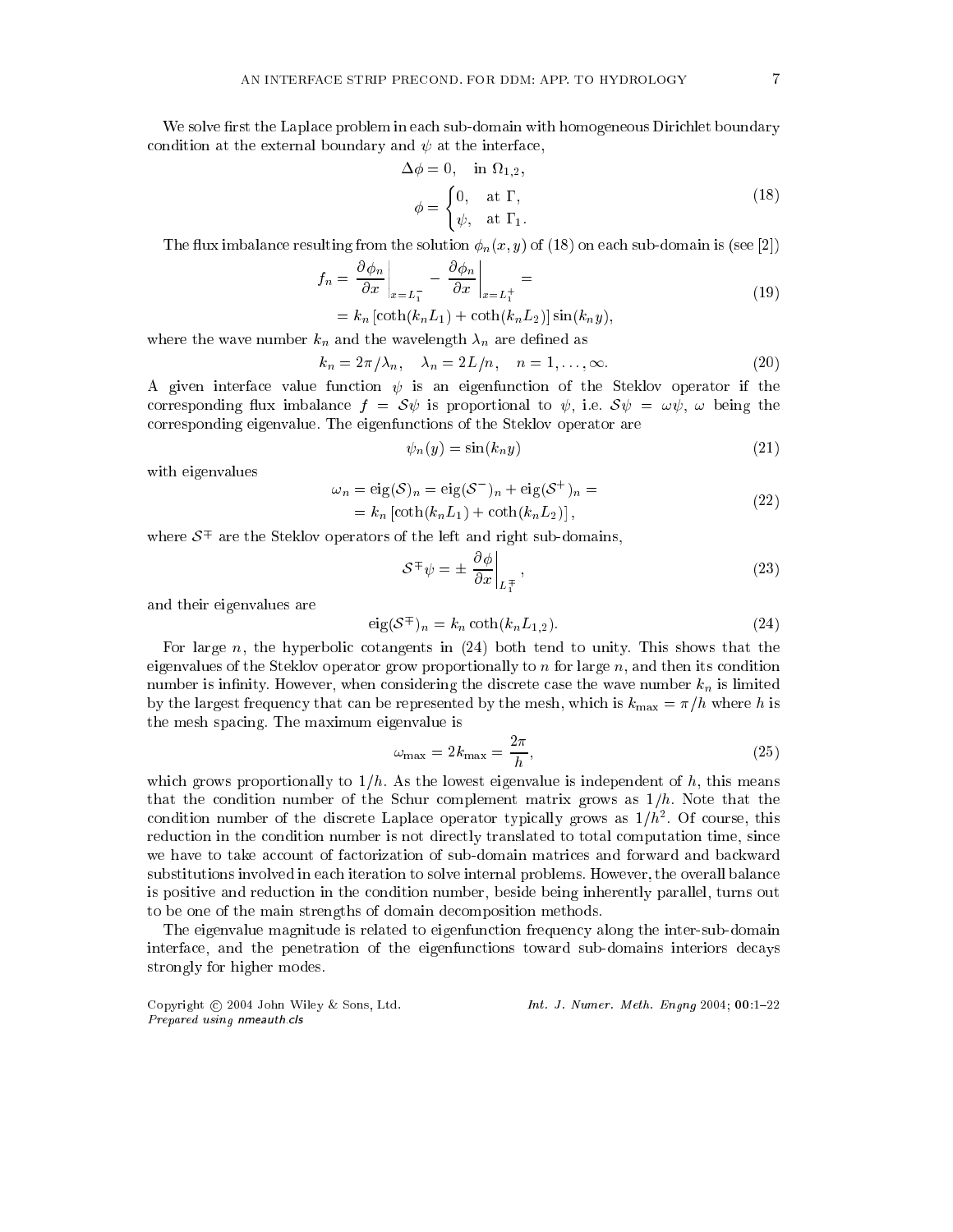## 5. PRECONDITIONERS FOR THE SCHUR COMPLEMENT MATRIX

In order to further improve the efficiency of iterative methods, a preconditioner has to be added so that the ondition number of the S
hur omplement matrix is lowered. The most known pre
onditioners for stru
tural (symmetri and positive semidenite) problems are Neumann-Neumann and its variants  $[3, 12]$  for Schur complements methods, and Dirichlet for Finite Element Tearing and Interconnecting (FETI) methods and its variants  $[1, 4, 7, 9]$ . It can be proved that they reduce the condition number of the preconditioned operator to  $O(1)$  (i.e. independent of  $h$ ) in some special cases.

#### 5.1. The Neumann-Neumann pre
onditioner

Consider the Neumann-Neumann pre
onditioner

$$
\mathcal{P}_{\rm NN} v = f,\tag{26}
$$

where

$$
v(y) = \frac{1}{2} [v_1(L_1, y) + v_2(L_1, y)], \qquad (27)
$$

and  $v_i$ ,  $i = 1, 2$ , are defined through the following problems

$$
\Delta v_i = 0 \qquad \text{in } \Omega_i,
$$
  
\n
$$
v_i = 0 \qquad \text{at } \Gamma_0 + \Gamma_{\text{up},i} + \Gamma_{\text{down},i},
$$
  
\n
$$
(-1)^{i-1} \frac{\partial v_i}{\partial x} = \frac{1}{2} f \qquad \text{at } \Gamma_1.
$$
\n(28)

The preconditioner consists in assuming that the flux imbalance  $f$  is applied on the interface. Since the operator is symmetric and the domain properties are homogeneous, this "load" is equally split among the two sub-domains. Then, we have a problem in each sub-domain with the same boundary onditions in the exterior boundaries, and a non-homogeneous Neumann boundary ondition at the inter-sub-domain interfa
e.

Again, we will show that the eigenfun
tions of the Neumann-Neumann pre
onditioner are  $(21)$ . Effectively, we can propose for  $v_1$  the form

$$
v_1 = C \sinh(k_n x) \sin(k_n y), \tag{29}
$$

where C is determined from the boundary condition at the interface in  $(28)$  and results in

$$
C = \frac{1}{2k_n \cosh(k_n L_1)},\tag{30}
$$

and similarly for  $v_2$ , so that

$$
v_1(x,y) = \frac{1}{2k_n} \frac{\sinh(k_n x)}{\cosh(k_n L_1)} \sin(k_n y),
$$
  
\n
$$
v_2(x,y) = \frac{1}{2k_n} \frac{\sinh(k_n (L-x))}{\cosh(k_n L_2)} \sin(k_n y).
$$
\n(31)

Then, the value of  $v = \rho_{NN} f$  can be obtained from (27)

$$
v(y) = \mathcal{P}_{\text{NN}}^{-1} f = \frac{1}{4k_n} \left[ \tanh(k_n L_1) + \tanh(k_n L_2) \right] \sin(k_n y), \tag{32}
$$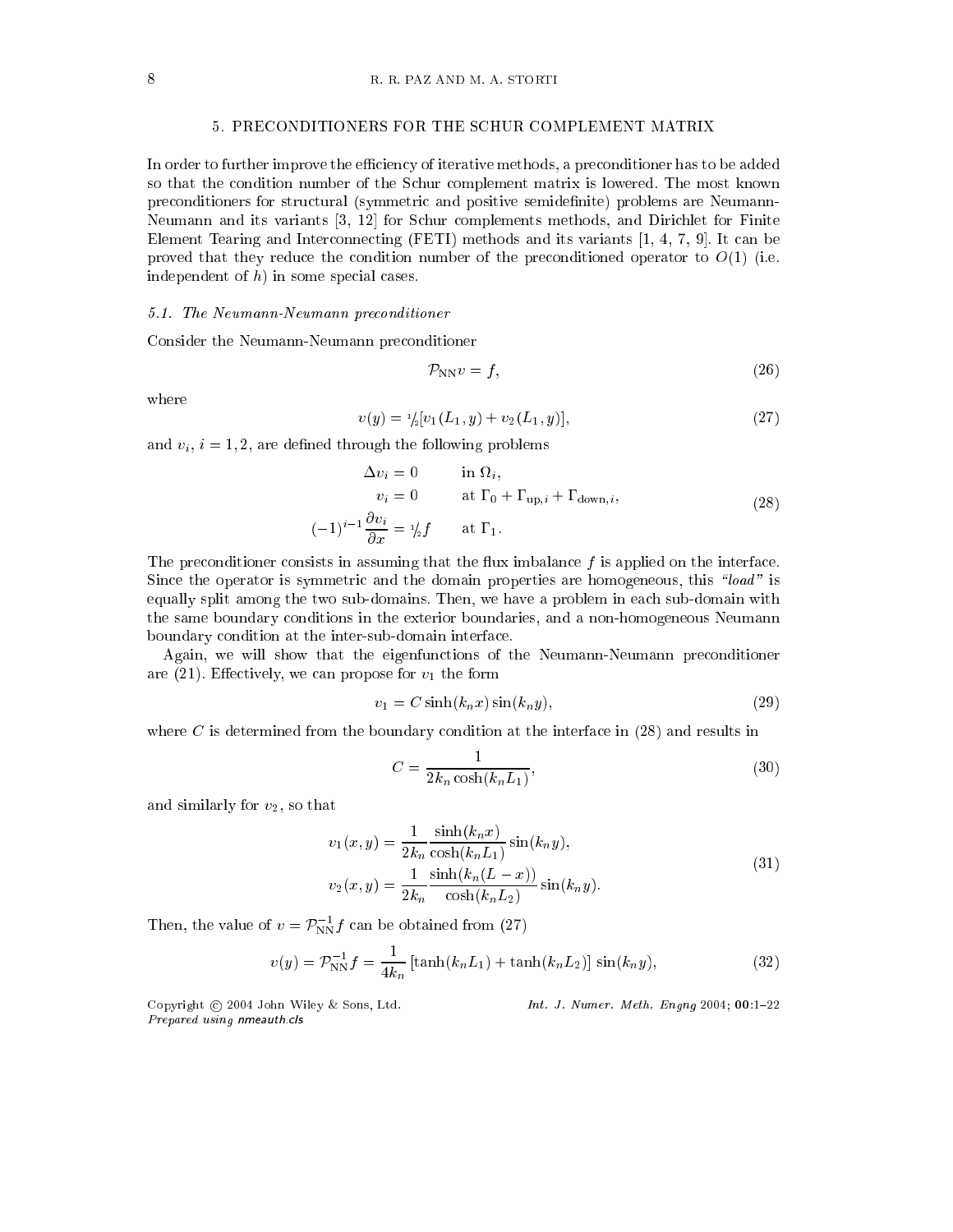so that the eigenvalues of  $P_{NN}$  are

$$
eig(\mathcal{P}_{NN})_n = 4k_n \left[ \tanh(k_n L_1) + \tanh(k_n L_2) \right]^{-1}.
$$
 (33)

As its definition suggests, it can be verified that

$$
eig(\mathcal{P}_{NN})_n = 4 \left[ eig(\mathcal{S}^-)_n^{-1} + eig(\mathcal{S}^+)_n^{-1} \right]^{-1}.
$$
 (34)

As the Neumann-Neumann pre
onditioner (26) and the Steklov operator (17) diagonalize in the same basis (21) (i.e., they "commute"), the eigenvalues of the preconditioned operator are simply the quotients of respe
tive eigenvalues, i.e.

$$
\text{eig}(\mathcal{P}_{\text{NN}}^{-1}\mathcal{S})_n = \psi_4[\tanh(k_n L_1) + \tanh(k_n L_2)] [\coth(k_n L_1) + \coth(k_n L_2)].\tag{35}
$$

We see that all  $\tanh(k_n L_j)$  and  $\coth(k_n L_j)$  factors tend to unity for  $n \to \infty$ , then we have

$$
\text{eig}(\mathcal{P}_{\text{NN}}^{-1}\mathcal{S})_n \to 1 \quad \text{for } n \to \infty,\tag{36}
$$

so that this means that the preconditioned operator  $\mathcal{P}_{\text{NN}}$ o has a condition number  $O(1),$  i.e. it does not degrade with mesh refinement. This is optimal, and is a well known feature of the Neumann-Neumann preconditioner. In fact, for a symmetric decomposition of the domain (i.e.  $L_1 = L_2 = \frac{1}{2}$ , we have

$$
eig(\mathcal{P}_{NN}^{-1}\mathcal{S})_n = \frac{1}{4} 2 \tanh(k_n/2) 2 \coth(k_n/2) = 1,
$$
\n(37)

so that the preconditioner is equal to the operator and convergence is achieved in one iteration.

Note that comparing (22) and (34) we can see that the preconditioning is good as long as

$$
\text{eig}(\mathcal{S}^-)_n \approx \text{eig}(\mathcal{S}^+)_n. \tag{38}
$$

This is true for symmetric operators and symmetric domain partitions (i.e.  $L_1 \approx L_2$ ). Even for  $L_1 \neq L_2$ , if the operator is symmetric, then (38) is valid for large eigenvalues. However, this fails for non-symmetric operators as in the advection-diffusion case, and also for irregular

Another aspect of the Neumann-Neumann preconditioner is the occurrence of indefinite internal Neumann problems, which leads to the need of solving a coarse problem  $[3, 12]$  in order to solve the "rigid body modes" for internal floating sub-domains. The coarse problem couples the sub-domains and hen
e ensures s
alability when the number of sub-domains in
reases. However, this adds to the computational cost of the preconditioner.

#### 5.2. The Interfa
e Strip (IS) Pre
onditioner

A key point about the Steklov operator is that its high frequency eigenfunctions decay very strongly far from the interface, so that a preconditioning that represents correctly the high frequency modes can be constructed if we solve a problem on a narrow strip around the interface. In fact, the *n*-th eigenfunction with wave number  $k_n$  given by (21) decays far from the interface as  $\exp(-k_n|s|)$  where s is the distance to the interface (the hyperbolic sine factors appearing in (19)). Then, this high frequency modes will be correctly represented if we solve a problem on a strip of width  $b$  around the interface, provided that the interface width is very large with respect to the mode wave length  $\lambda_n$ .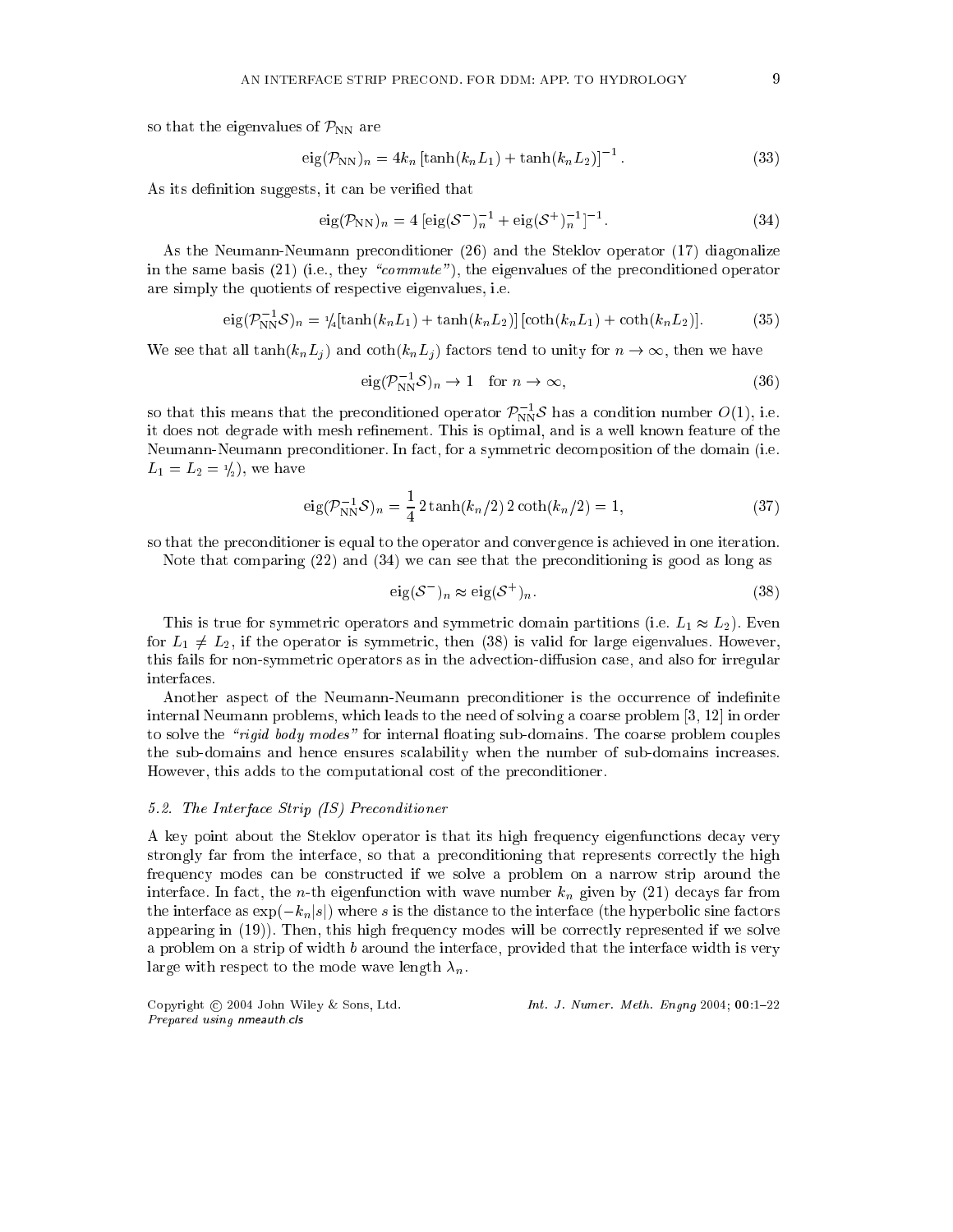The Interface Strip preconditioner is defined as

$$
\mathcal{P}_{\rm IS} v = f,\tag{39}
$$

where

$$
f = \left. \frac{\partial w}{\partial x} \right|_{x = L_1^-} - \left. \frac{\partial w}{\partial x} \right|_{x = L_1^+}
$$
\n
$$
\tag{40}
$$

and

$$
\Delta w = 0 \quad \text{in } |x - L_1| < b,
$$
\n
$$
w = 0 \quad \text{at } |x - L_1| = b \text{ and } y = 0, 1,
$$
\n
$$
w = v \quad \text{at } x = L_1.
$$
\n
$$
(41)
$$

Please note that for high frequencies (i.e.  $k_n b$  large) the eigenfunctions of the Steklov operator are negligible at the border of the strip, so that the boundary condition at  $|x - L_1| = b$  is justified. The eigenfunctions for this preconditioner are again given by  $(21)$  and the eigenvalues can be taken from (22), replacing  $L_{1,2}$  by b, i.e.

$$
\text{eig}(\mathcal{P}_{\text{IS}})_n = 2 \,\text{eig}(\mathcal{S}_b)_n = 2k_n \coth(k_n b),\tag{42}
$$

where  $S_b$  is the Steklov operator corresponding to a strip of width b.

For the pre
onditioned Steklov operator, we have

$$
\text{eig}(\mathcal{P}_{\text{IS}}^{-1}\mathcal{S})_n = \frac{1}{2}\tanh(k_n b)\left[\coth(k_n L_1) + \coth(k_n L_2)\right].\tag{43}
$$

We note that  $\text{eig}(P_{\text{IS}}\delta)_n \to 1$  for  $n \to \infty$ , so that the preconditioner is optimal, independently of b. Also, for b large enough we re
over the original problem so that the pre
onditioner is exa
t (
onvergen
e is a
hieved in one iteration). However, in this ase the use of this preconditioner is impractical, since it implies solving the whole problem. Note that in order to solve the problem for v, we need information from both sides of the interfa
e, while the Neumann-Neumann pre
onditioner solves the problem without ommuni
ation of information between sub-domains. This is a disadvantage in terms of efficiency, since we have to waste ommuni
ation time in sending the matrix oeÆ
ients in the strip from one side to the other or otherwise compute them in both processors. However, we will see that efficient preconditioning an be a
hieved with few node layers and negligible ommuni
ation. Moreover, we an solve the preconditioner problem by iteration, so that no migration of coefficients is needed.

### 6. THE SCALAR ADVECTIVE-DIFFUSIVE CASE

Consider now the advective-diffusive case,

$$
\kappa \Delta \phi - u \phi_{,x} = g \quad \text{in } \Omega,\tag{44}
$$

where  $\kappa$  is the thermal conductivity of the medium and u the advection velocity. The problem an be treated in a similar way, and the Steklov operators are dened as

$$
\mathcal{S}^{\mp}\psi = \pm \left. \phi_{,x} \right|_{L^{\mp}},\tag{45}
$$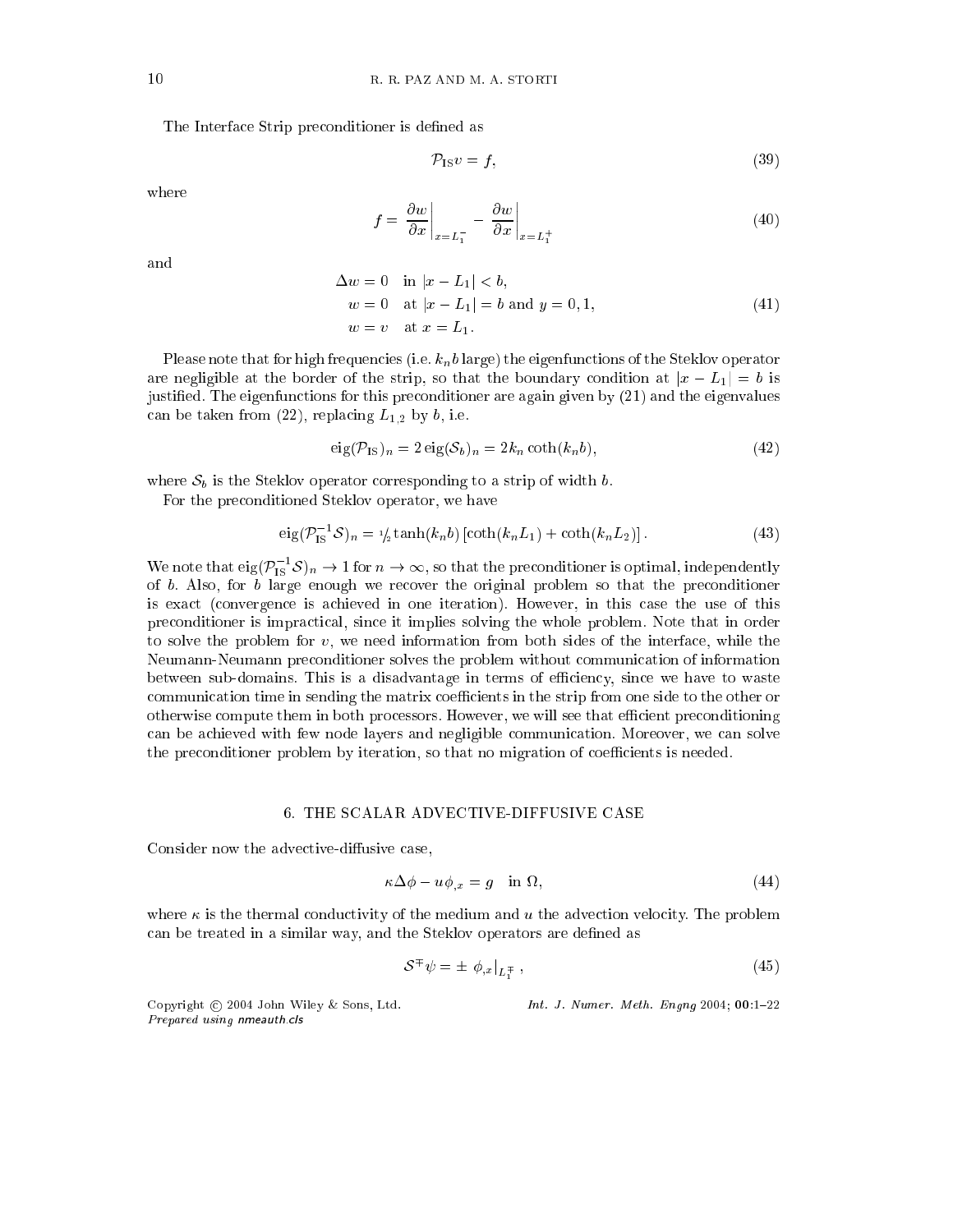where

$$
\kappa \Delta \phi - u\phi_{,x} = 0 \quad \text{in } \Omega_{1,2},
$$

$$
\phi = \begin{cases} 0 & \text{at } \Gamma, \\ \psi & \text{at } \Gamma_1. \end{cases}
$$
(46)

The eigenfunctions are still given by (21). Looking for solutions of the form  $v \propto$  $\exp(\mu x) \sin(k_n y)$  we find that the eigenvalues are

$$
eig(S^{-})_{n} = \frac{u}{2\kappa} + \delta_{n} \coth(\delta_{n}L_{1})
$$
  
\n
$$
eig(S^{+})_{n} = -\frac{u}{2\kappa} + \delta_{n} \coth(\delta_{n}L_{2}).
$$
\n(47)

For low frequency modes, advective effects are more pronounced and the first eigenfunction is notably biased to the right. In contrast, for high frequency modes the diffusive term prevails and the eigenfunction is more symmetric about the interface, and (as in the pure diffusive case) concentrated around it (see  $[2]$ ). Note that now the eigenvalues for the right and left part of the Steklov operator may be very different due to the asymmetry introduced by the advective term. This difference in splitting is more important for the lowest mode.

In figures 2 to 5 we see the eigenvalues as a function of the wave number  $k_n$ . Note that for a given side length  $L$  only a certain sequence of wave numbers, given by  $(21)$  should be considered. However, it is perhaps easier to consider the continuous dependence of the different eigenvalues upon the wave number  $k$ .

For a symmetric operator and a symmetric partition (see figure 2), the symmetric flux splitting is exact and the Neumann-Neumann preconditioner is optimal. The largest discrepancies between the IS preconditioner and the Steklov operator occur at low frequencies and yield a ondition number less than two.

If the partition is non-symmetric (see figure 3) then the Neumann-Neumann preconditioner is no longer exact, because  $\mathcal{S}+\neq\mathcal{S}$  . However, its condition number is very low whereas the IS pre
onditioner ondition number is still under two.

For a relatively important advection term, given by a global Peclet number of  $uL/2\kappa = 5$ (see figure 4), the asymmetry in the flux splitting is much more evident, mainly for small wave numbers, and this results in a large discrepancy between the Neumann-Neumann pre
onditioner and the Steklov operator. On the other hand, the IS pre
onditioner is still very lose to the Steklov operator.

The difference between the Neumann-Neumann preconditioner and the Steklov operator increases for larger  $Pe$  (see figure 5).

This behavior can be directly verified by computing the condition number of Schur complement matrix and preconditioned Schur complement matrix for the different pre
onditioners (see tables I and II). We an see that both the Neumann-Neumann and IS pre
onditioners give a similar pre
onditioned ondition number regardless of mesh renement (it almost doesn't change from a mesh of  $50 \times 50$  to a mesh of  $100 \times 100$ ), whereas the Schur complement matrix exhibits a condition number roughly proportional to  $1/h$ . However, the Neumann-Neumann preconditioner exhibits a large condition number for high Peclet numbers whereas the IS preconditioner performs better for advection dominated problems.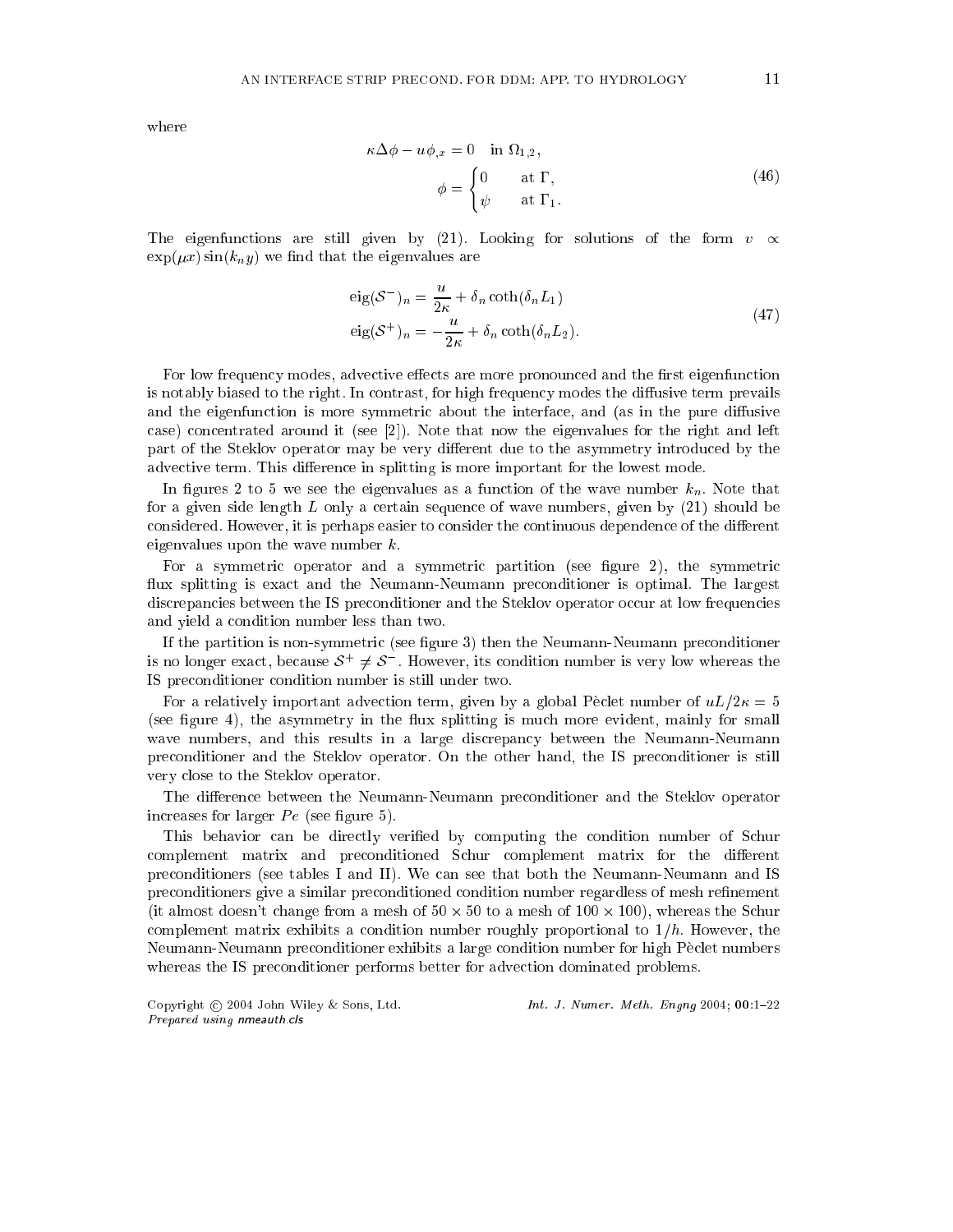

Figure 2. Eigenvalues of Steklov operators and preconditioners for the Laplace operator  $Pe = 0$  and symmetric partitions  $(L_1 = L_2 = L/2, b = 0.1L)$ .

Table I. Condition number for the Steklov operator and several press mesh: 50 - 50 - 50 elements, strip: 5 layers of mesh:

| Рe       | $\text{cond}(\mathcal{S})$ | $\mathrm{cond}(\mathcal{P}_{\mathrm{NN}}^{-1}\mathcal{S})$ | $\mathrm{cond}(\mathcal{P}_{\mathrm{IS}}^{-1}\mathcal{S})$ |
|----------|----------------------------|------------------------------------------------------------|------------------------------------------------------------|
| $\theta$ | 41.00                      | 1.00                                                       | 4.92                                                       |
| 0.5      | 40.86                      | 1.02                                                       | 4.88                                                       |
| 5        | 23.81                      | 3.44                                                       | 2.92                                                       |
| 25       | 5.62                       | 64.20                                                      | 1.08                                                       |

pre
ond. (mesh: 100 - 100 elements, strip: 10 layers of nodes). cond( $\mathcal{S}$ ) cond( $\mathcal{P}_{\text{min}}$  $_{\text{NN}}$  $\delta$ ) cond( $\mathcal{P}_{\text{IS}}$ )  $15 - 1$ 

Table II. Condition number for the Steklov operator and several

| $\boldsymbol{u}$ | $\text{cond}(\mathcal{S})$ | $\text{cond}(\mathcal{P}_{NN}^{-1}S)$ | cond $(\mathcal{P}_{\text{IS}}^{-1} \mathcal{S})$ |
|------------------|----------------------------|---------------------------------------|---------------------------------------------------|
| $\cup$           | 88.50                      | 1.00                                  | 4.92                                              |
| 0.5              | 81.80                      | 1.02                                  | 4.88                                              |
| 5                | 47.63                      | 3.44                                  | 2.92                                              |
| 25               | 11.23                      | 64.20                                 | 1.08                                              |

Copyright © 2004 John Wiley & Sons, Ltd. Int. J. Numer. Meth. Engng 2004; 00:1-22 Prepared using nmeauth.
ls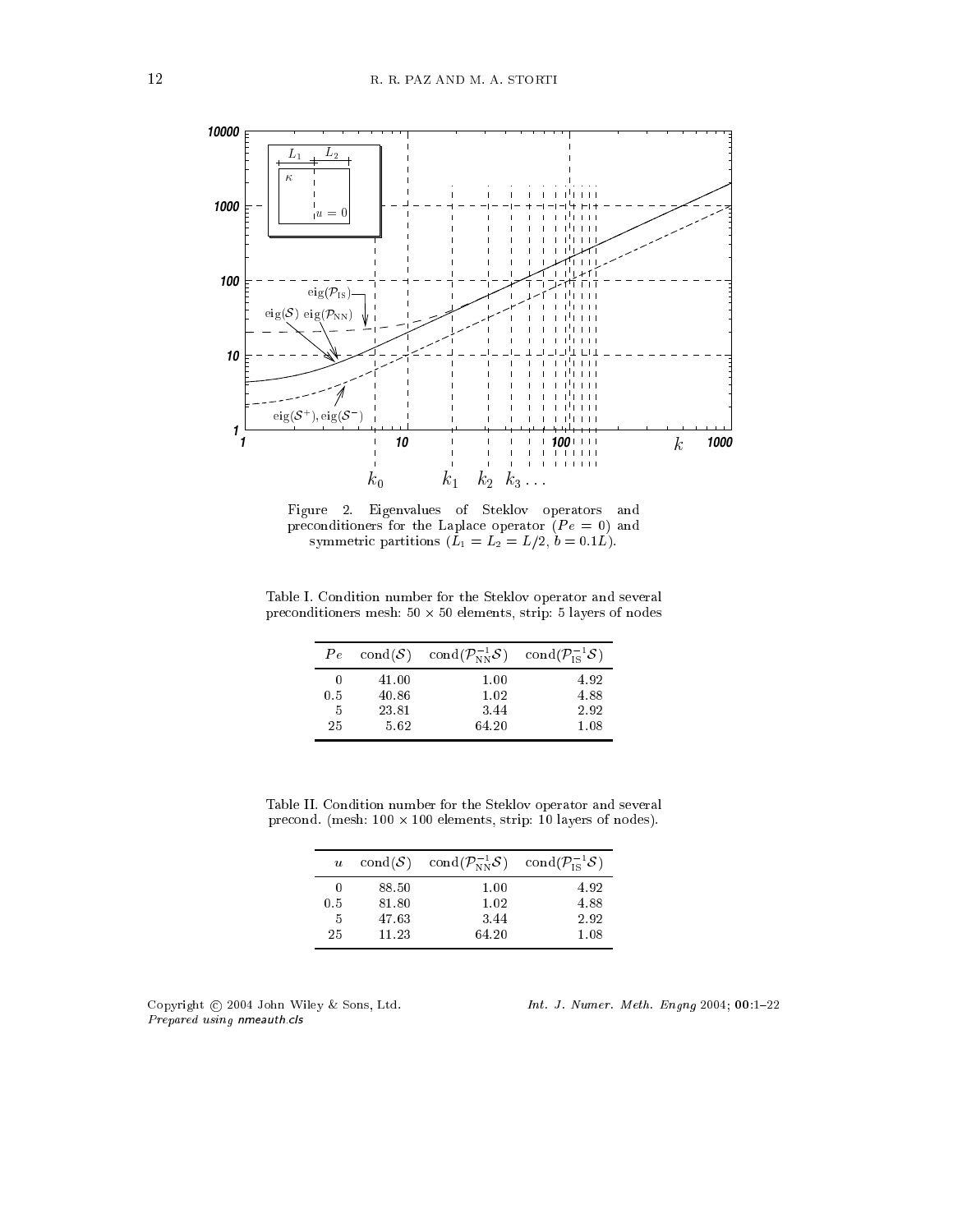

Figure 3. Eigenvalues of Steklov operators and preconditioners for the Laplace operator ( $Pe = 0$ ) and non-symmetric partitions  $(L_1 = 0.75L, L_2 = 0.25L, b = 0.1L).$ 

## 7. SOLUTION OF THE STRIP PROBLEM

Some hints are given for an efficient implementation of the IS preconditioner in a parallel environment.

Consider a sub-domain interface with a strip of two element layers  $(n_{\text{lay}} = 2)$ , as shown in figure 6. The preconditioning consists in, given a vector  $f_I$  defined on the nodes at the interface (*I* in the figure) to compute an approximate solution  $v_I$  given by

$$
\begin{bmatrix}\nA_{II} & A_{IS} & A_{I,SB} \\
A_{SI} & A_{SS} & A_{S,SB} \\
A_{SB,I} & A_{SB,S} & A_{SB,SB}\n\end{bmatrix}\n\begin{bmatrix}\nv_I \\
v_S \\
v_{SB}\n\end{bmatrix} =\n\begin{bmatrix}\nf_I \\
0 \\
0\n\end{bmatrix},
$$
\n(48)

with "Dirichlet boundary conditions" at the strip boundary  $v_{SB} = 0$ , so that it reduces to

$$
\left[\begin{array}{cc} A_{II} & A_{IS} \\ A_{SI} & A_{SS} \end{array}\right] \left[\begin{array}{c} v_I \\ v_S \end{array}\right] = \left[\begin{array}{c} f_I \\ 0 \end{array}\right],\tag{49}
$$

Once this equation is solved,  $v_I$  is the value of the proposed preconditioner applied to  $f_I$ , i.e.

$$
v_I = \mathcal{P}_{\text{IS}}^{-1} f_I \tag{50}
$$

A dire
t solution of this interfa
e problem is not easily parallelizable. This approa
h would involve transferring all the interfa
e matrix to a single pro
essor and solving the problem there. So that, the possibility is to partition the strip problem among processors, much in the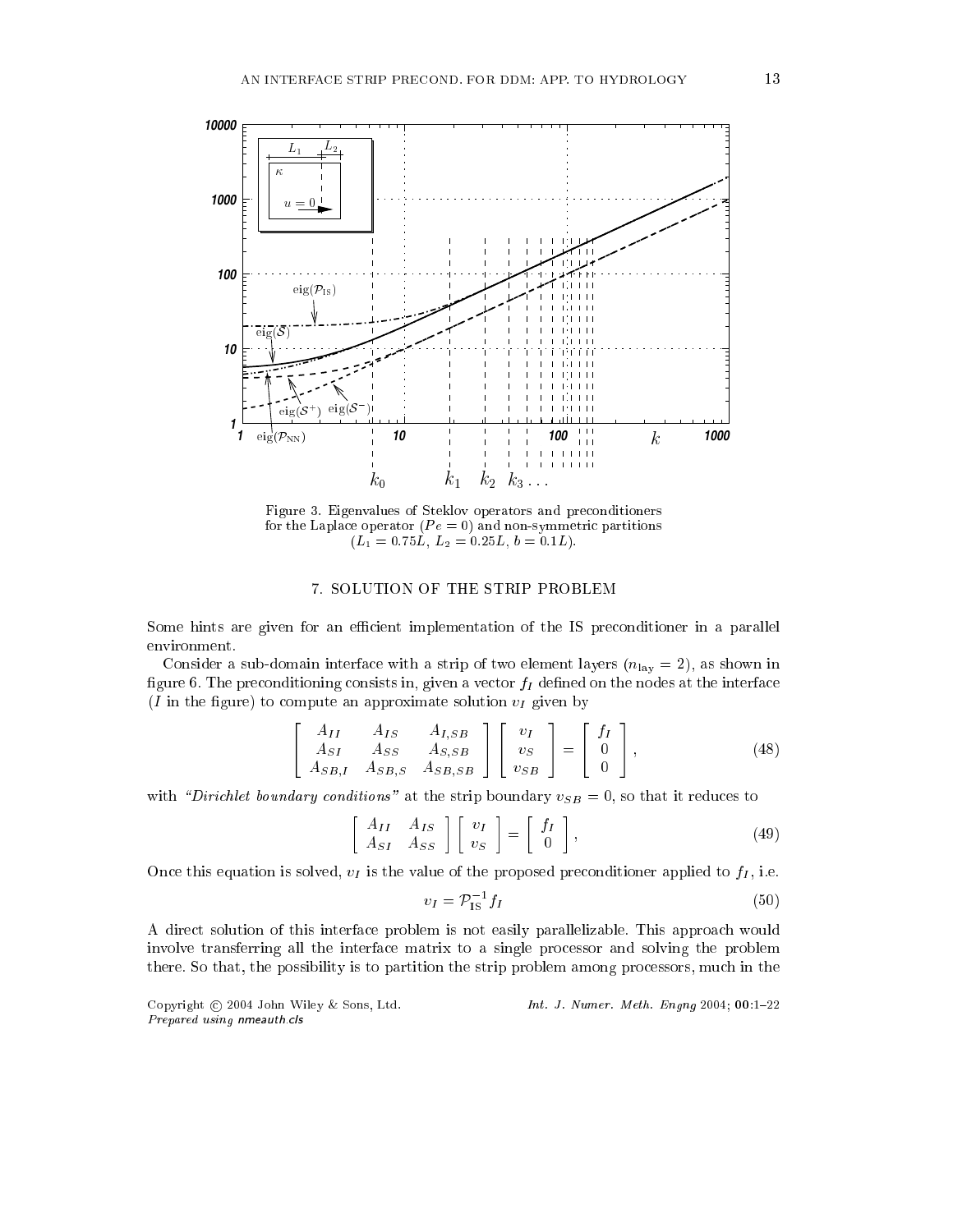

Figure 4. Eigenvalues of Steklov operators and preconditioners for the advection-diffusion operator ( $Pe = 5$ ) and symmetric partitions  $(L_1 = L_2 = L/2, b = 0.1L)$ .

same way as the global problem is, and solving the strip problem by an iterative method. The idea of an iterative method is also suggested by the fa
t that the pre
onditioning matrix (i.e. the matrix obtained by assembling on the strip domain with Dirichlet boundary conditions at the strip boundary) is highly diagonal dominant for narrow strips. Care must be taken to avoid nesting a non-stationary method like CG or GMRES inside another outer non-stationary method [15]. We recall that in a stationary method the solution x at the iteration k depends, only, on the solution at the previous step (i.e.,  $x_k = f(x_{k-1})$ ), then we can find the guess  $x_k$ after k successive applications of the same operator to the initial value  $x_0$ . The problem here is that a non-stationary method executed a finite number of times is not a linear operator, unless the inner iterative method is iterated enough and then approa
hes the inverse of the pre
onditioner. In this respe
t, relaxed Ri
hardson iteration is suitable.

For the Richardson interface problem, a fixed predetermined number  $m$  of Richardson iterations are performed. If  $m$  is too low, then the preconditioner has no effect, and if it is too large the efficiency of the preconditioner tends to saturate, while the cost is roughly proportional to m, so in general there is an optimal value for m. We have found that adjusting m so that Ri
hardson iteration onverges one order of magnitude (relative to the initial residual) is fine for most problems. Note that the number of iterations may depend on the intrinsic conditioning of the interface problem and also on the strip width. For small strip widths  $(n_{\text{lay}} < 5)$  m was chosen in the range  $5 \le m \le 10$ .

A subsequent possibility is pre
onditioning the Interfa
e Strip pre
onditioner problem itself with block Jacobi. In general, in parallel implementation, each processor may have several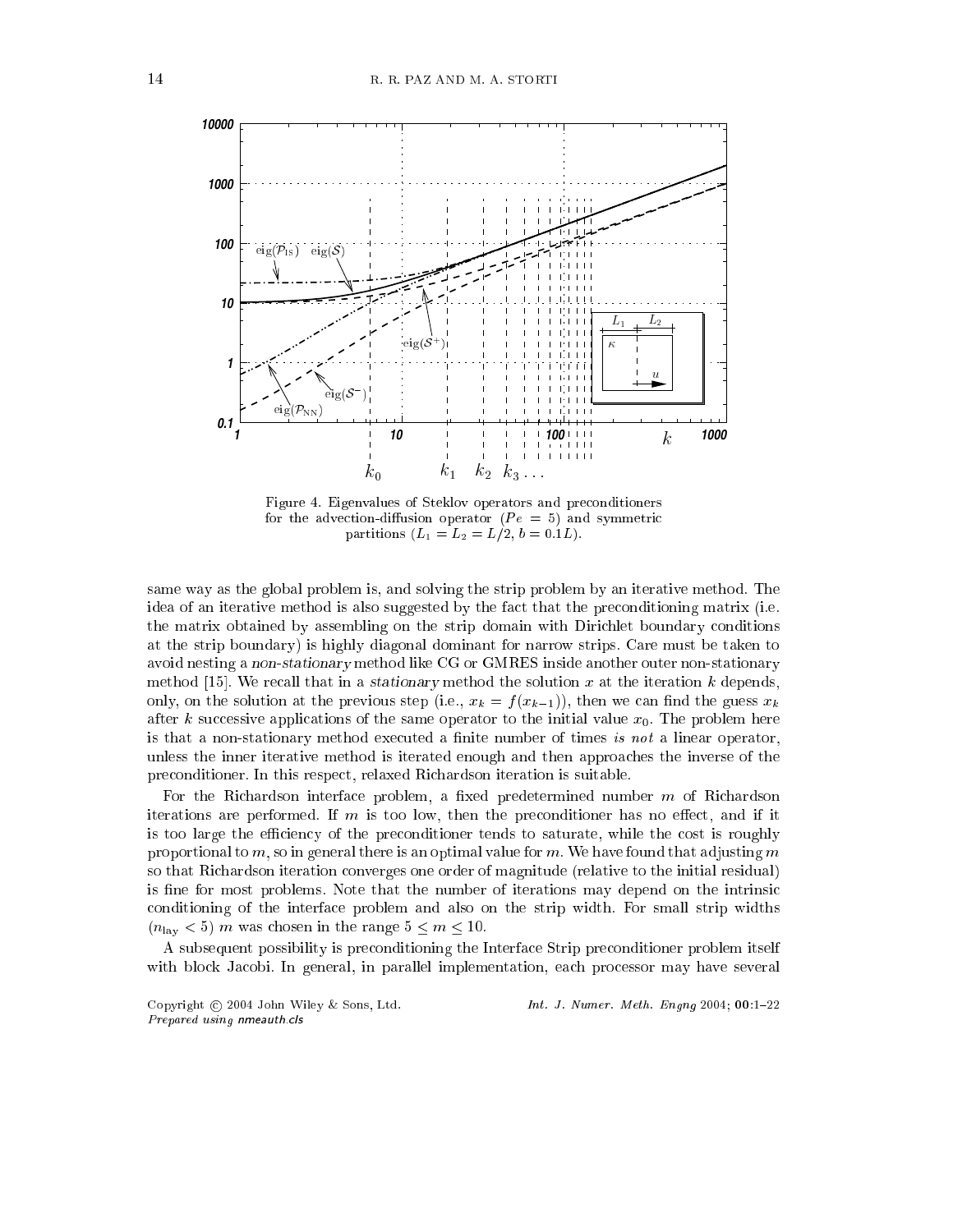





Figure 6. Strip Interfa
e problem.

Prepared using nmeauth.
ls

Copyright © 2004 John Wiley & Sons, Ltd. Int. J. Numer. Meth. Engng 2004; 00:1-22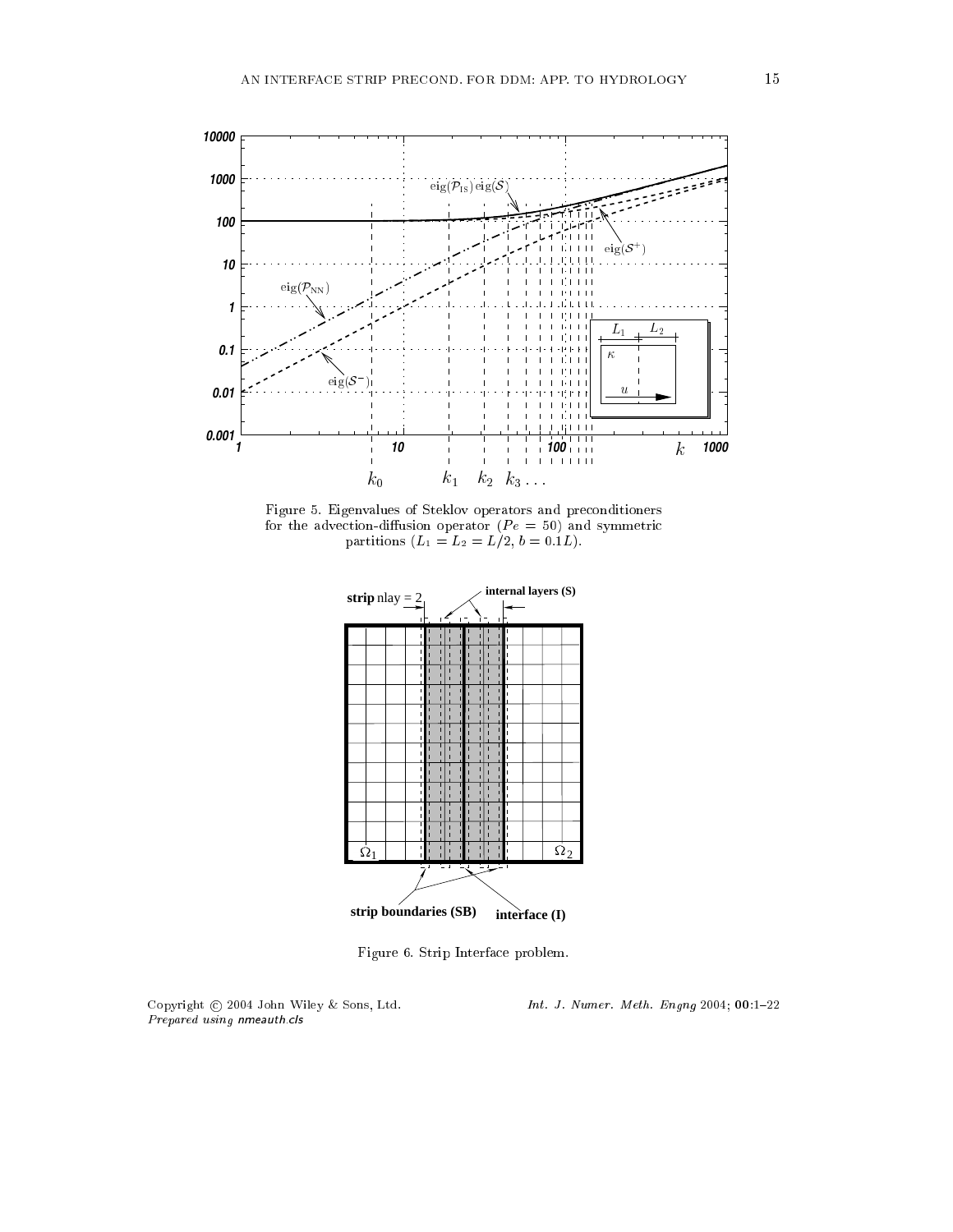sub-domains. In this way, the memory and time computation requirements (i.e. the cost of factorize smaller matrices is reduced) are reduced. If the number of dof's in the interfaces grows toward the number of total dof 's the method results in a fully iterative method.

Even if the preconditioner has been described through figures in terms of finite element structured meshes, the implementation is purely algebraic (in contrast to previous approaches, like, notably, the wire-basket one) based on the graph connectivity of the matrix. The preconditioner has been implemented in a FEM production code [16] and tested in large scale problems with unstructured tetrahedral meshes with up to one million tetras.

## 8. SOME NUMERICAL EXAMPLES IN PARALLEL ENVIRONMENT

In this section, we present numerical results for diffusive and advective problems and some discussions about these results. The tests were carried out on a *Beowulf* cluster of PC's. The cluster at CIMEC laboratory has twenty (uniprocessor) nodes; where 10 nodes are Pentium IV - 2.4 GHz, 1 GB RAM (DDR, 333 MHz), 7 nodes Pentium IV - 1.7 GHz, 512 MB RAM (RIMM, 400/800 MHz) and 2 nodes Pentium IV 1.7 GHz, 256 MB RAM (RIMM, 400/800 MHz). Usually, the first node works as server. The nodes are connected through a switch Fast Ethernet (100 Mbit/sec, latency= $O(100)$   $\mu$ secs).

The iteration ounts of the IS and Neumann-Neumann pre
onditioners are shown, for a sequential environment, in  $[2]$ . In this paper, the performance of the proposed preconditioner is studied in a parallel environment. For this purpose, we consider two different problems. The ases is the unit state on the unit state of the unit structure and the unit structure on an structure on a ver nodes, and de
omposed in 4 re
tangular sub-domains. We ompare the residual norm versus iteration ount by using no pre
onditioner, Neumann-Neumann pre
onditioner, blo
k Ja
obi pre
onditioner, global Ja
obi pre
onditioner and the IS pre
onditioner (with several strip widths at the interfaces). Global Jacobi is a diagonal scaling preconditioning algorithm. Block Ja
obi pre
onditioner is a blo
k-diagonal pre
onditioner and is obtained by (approximately) inverting the local diagonal blocks on each processor (see  $[8]$  for a detailed description of these pre
onditioners).

The first example is the Poisson's problem  $\Delta \phi = g$ , where  $g = 1$  and  $\phi = 0$  on all the boundary  $\Gamma$ . The iteration counts and the problem solution (obtained in a coarse mesh for visualization purposes) are plotted in figure 7. As it can be seen, the Neumann-Neumann pre
onditioner has a very low iteration ount, as it is expe
ted for a symmetri operator. The IS preconditioner has a larger iteration count for thin strip widths, but it decreases as the strip is thi
kened. Regarding memory use, the required ore memory for thin strip is much less than for the Neumann-Neumann preconditioner. The strip width acts in fact as a parameter that balances the required amount of memory and the preconditioner efficiency. We split the system solution in two stages, the factorization stage (for the local problems) and the GMRES iteration stage (including the Richardson iteration for the IS preconditioner), in order to ompute the time onsumed to a
hieve a given toleran
e in the residual ve
tor (see table III). CPU times for the iteration stage and memory requirements are not given in Table III for Ja
obi pre
onditioning and not pre
onditioning at all be
ause these methods failed to converge.

The second example is an advective-diffusive problem at a global Péclet number of  $Pe = 25$ ,  $g = \delta(\psi_4, \psi_4) + \delta(\psi_4, \psi_4)$ , and  $\phi(-0.5, y) = 0$ , where  $\delta$  is the Dirac's delta function. Therefore,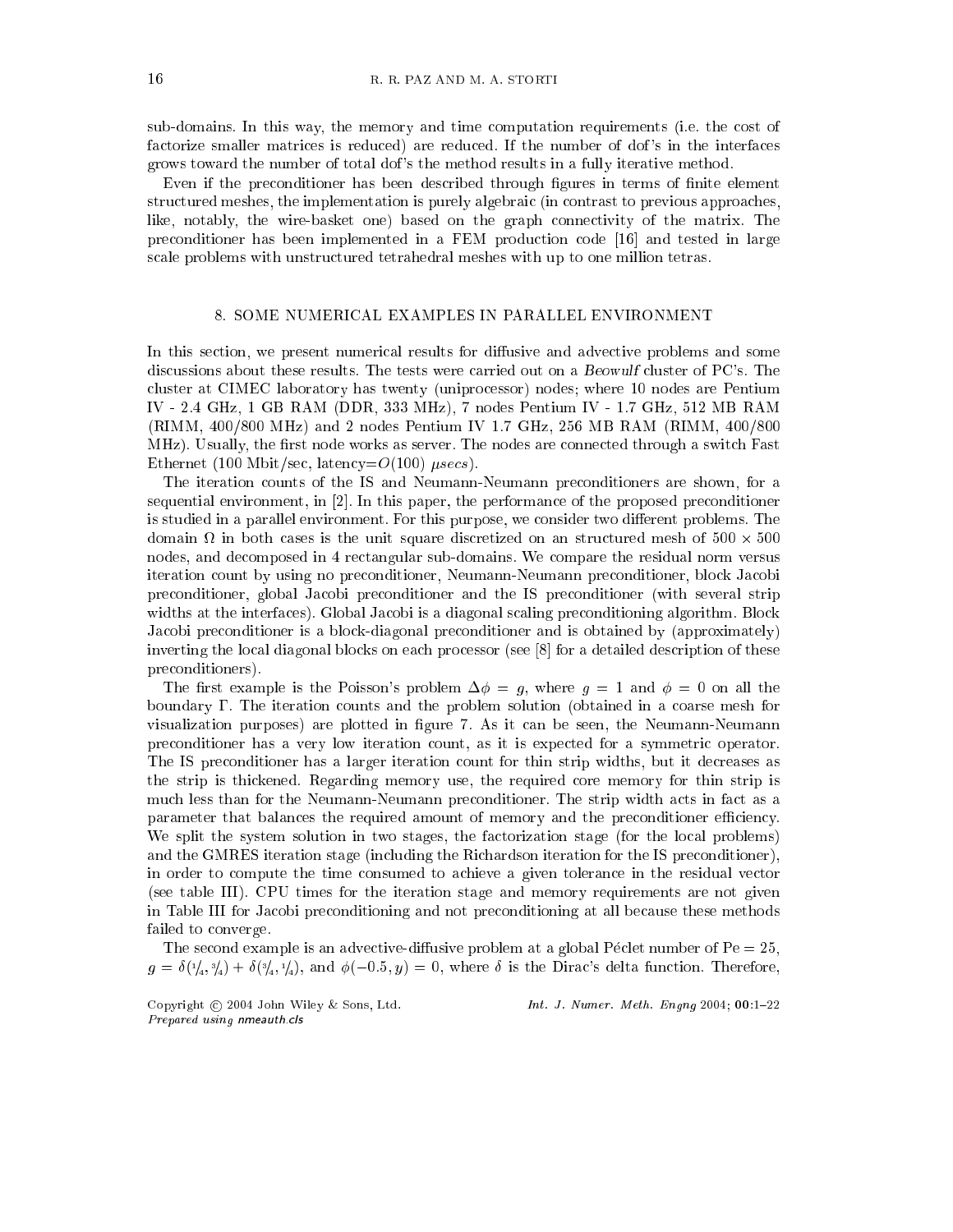

Figure 7. Solution of Poisson's problem (*mesh* 500  $\times$  500).

Table III. Cpu time and memory requirements per proc. for Poisson problem (*mesh* 500  $\times$  500 elements). Note: \* in table means iteration failed to converge to a specified tolerance in a maximum of 200 its.

| Precond.                                                               | none                          |                                     |                         |                              | <i>Jacobi glob.</i> block Jacobi $N - N$ IS( $n_{\text{lay}} = 1$ ) IS( $n_{\text{lay}} = 5$ ) |                            |
|------------------------------------------------------------------------|-------------------------------|-------------------------------------|-------------------------|------------------------------|------------------------------------------------------------------------------------------------|----------------------------|
| $factoriz$ [secs]<br>$GMRES$ st. [secs]<br>tolerance<br>mem./proc~[Mb] | $\blacksquare$<br>1.e 10<br>* | $\blacksquare$<br>*.<br>1.e 10<br>* | 1.9<br>*<br>1.e-10<br>* | -4.7<br>1.51<br>1.e 10<br>70 | 2.3<br>5.4<br>1.e-10<br>62                                                                     | 23<br>49<br>1.e-10<br>62.5 |

the problem is strongly advective. We compare the iteration counts in two different meshes and two different decompositions. The mesh of  $500 \times 500$  nodes is decomposed in 4 rectangular domains, one per processor, and the mesh of  $1000 \times 1000$  is partitioned into 7 sub-domains. The iteration count and the problem solution (interpolated in a coarse mesh for visualization purposes) are plotted in figure 8 and 9. In this example, the advective term introduces a strong asymmetry. CPU times and memory requirements are not given in Table IV for N-N preconditioner because this method failed to converge. However, only to give an idea, the required memory for N-N preconditioner (coarse mesh) for 50/60 iterations (IS was converged at this point) is 73 Mb/proc (megabytes per processor), whereas for 200 iterations (the maximum allowed) the consumed memory was 120 Mb/proc. For the refined mesh, the

Copyright (c) 2004 John Wiley & Sons, Ltd. Prepared using nmeauth.cls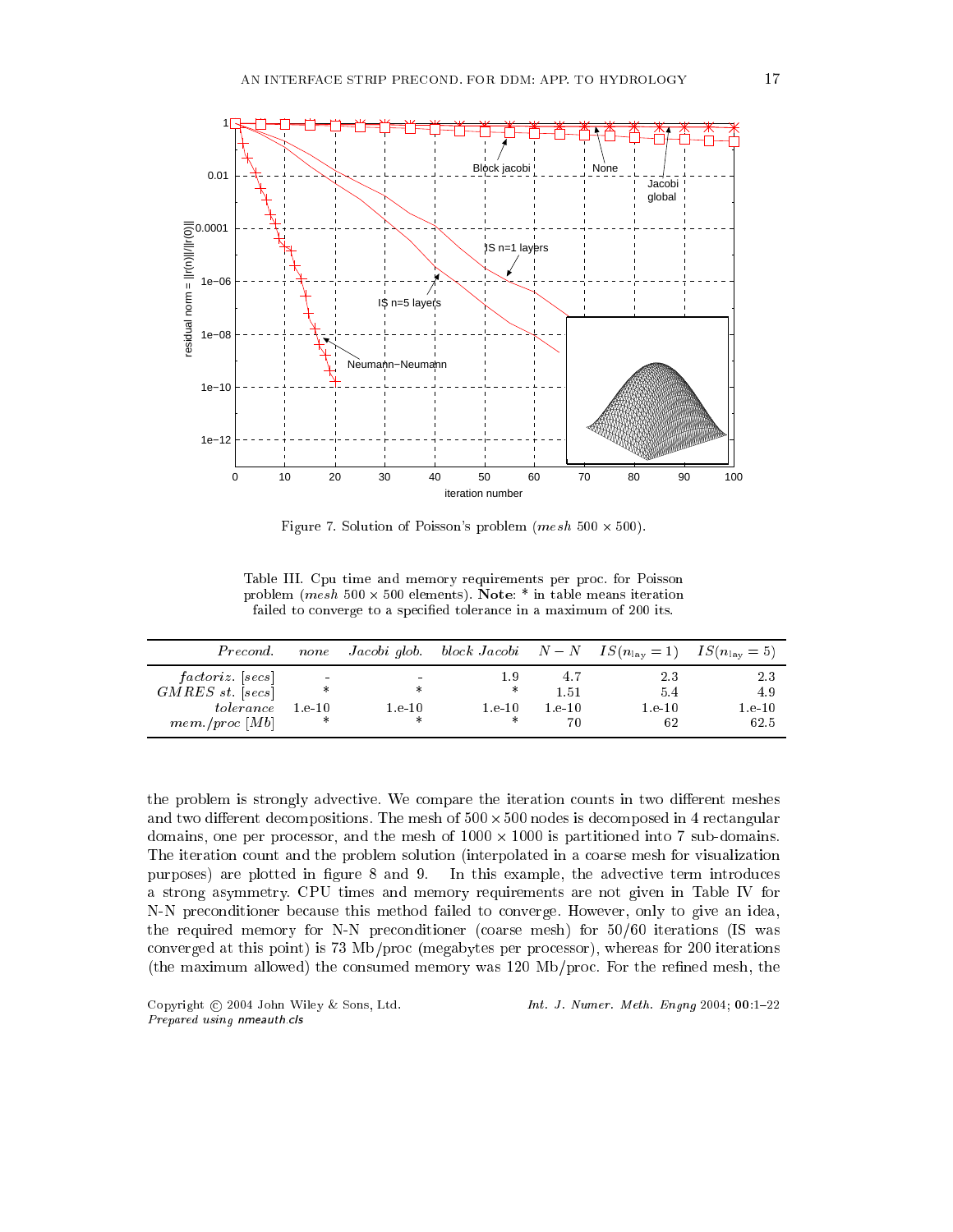

Figure 8. Solution of adve
tive-diusive problem (mesh 500 - 500).



Figure 9. Iteration ounts for adve
tive-diusive problem (mesh 1000 - 1000).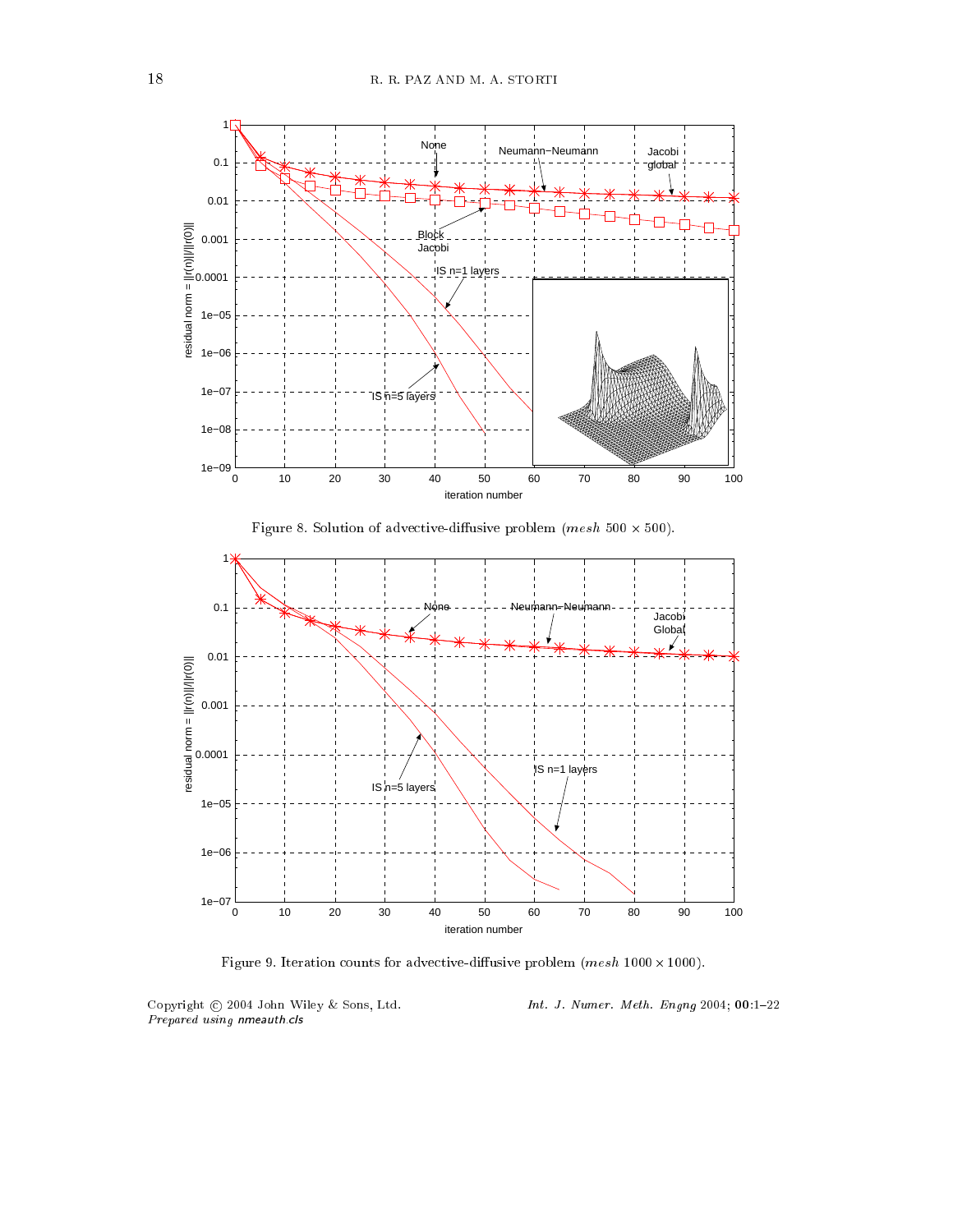| Preconditioner       | none           | Jacobi glob    |          | $N - N$ $IS(n_{\text{lay}} = 1)$ $IS(n_{\text{lay}} = 5)$ |            |
|----------------------|----------------|----------------|----------|-----------------------------------------------------------|------------|
| $factoriz$ [secs]    | $\blacksquare$ | $\blacksquare$ | 4.0      | -8.0                                                      | 7.8        |
| $GMRES$ st. $ secs $ | *              | *              | *        | 13.0                                                      | 12.0       |
| tolerance            | 0.25e-06       | $0.25$ e-06    | 0.25e 06 | $0.25e-06$                                                | $0.25e-06$ |
| mem./proc. [Mb]      | *              |                | *        | 140                                                       | 142        |

Table IV. Cpu time and memory requirements per proc. for advective-diffusive problem ( $mesh$  1000 x 1000 elements). Note: \* in table means iteration failed to converge to a specified tolerance in a maximum of 200 its.

memory used in 70/80 iterations is 210 Mb/proc and for the 200 iterations (the maximum allowed) was 320 Mb/proc. Clearly, the Neumann-Neumann preconditioner is outperformed by IS preconditioner in iteration count (and consequently in computing time) and memory demands, even for thin strips. The CPU time and memory used (per processor) are shown in table IV.

## 9. SAINT-VENANT NUMERICAL EXAMPLES

The example is a 2D Saint-Venant subcritical flow over an impermeable unit square channel with a parabolic bump in the bottom and a sinusoidal wave-train perturbation in  $x$ -velocity at the inflow boundary. The parabolic variation of the bottom has the form  $\eta(x, y)$  =  $\min\{h_1, h_2 + (h_1 - h_2)(r/R)^2\}$ , where r is the distance to the center of the bump, located at  $(0,0)$ ,  $h_1 = 1$ ,  $h_2 = 0.5$  and  $R = 0.3$ . The period of the plane inciding wave is  $T = 0.1$ sec. Hence, roughly, five wave-lengths enter in the diameter of the bump. The initial global Froude and Courant numbers (based in longitudinal velocity u) are  $Fr = u/\sqrt{gh} = 0.3$  and  $C = u \frac{\Delta t}{\Delta x} = 15$ . Null flux is considered in  $y = \pm 0.5$  and fluvial boundary conditions at the inflow/outflow sections. For the computations we use the Chézy model with friction coefficient  $C_h = 110 \text{ m}^{1/2}/\text{sec}$ . The mesh of 10<sup>5</sup> linear triangles was partitioned with METIS into 5 sub-domains (one per processor).

The iteration counts for the linear system corresponding to a typical Newton iteration at a given time step is plotted in figure 10. Figure 11 shows the elevation for the steady periodical state. In this example, the system of conservation laws (1) introduces a strong asymmetry. As in the linear advection-diffusion problem, the IS preconditioner improves the iteration counts and memory demands. Although each iteration is more expensive for the IS preconditioner, the consumed time to reach a given tolerance is smaller. The CPU consumed time, tolerances and consumed memory are shown in table V.

## 10. CONCLUSIONS

We have presented the parallel version of a new preconditioner for Schur complement domain decomposition methods and the convergence improvement for hydrological problems. This preconditioner is based on solving a problem posed in a narrow strip around the inter-

Copyright (c) 2004 John Wiley & Sons, Ltd. Prepared using nmeauth.cls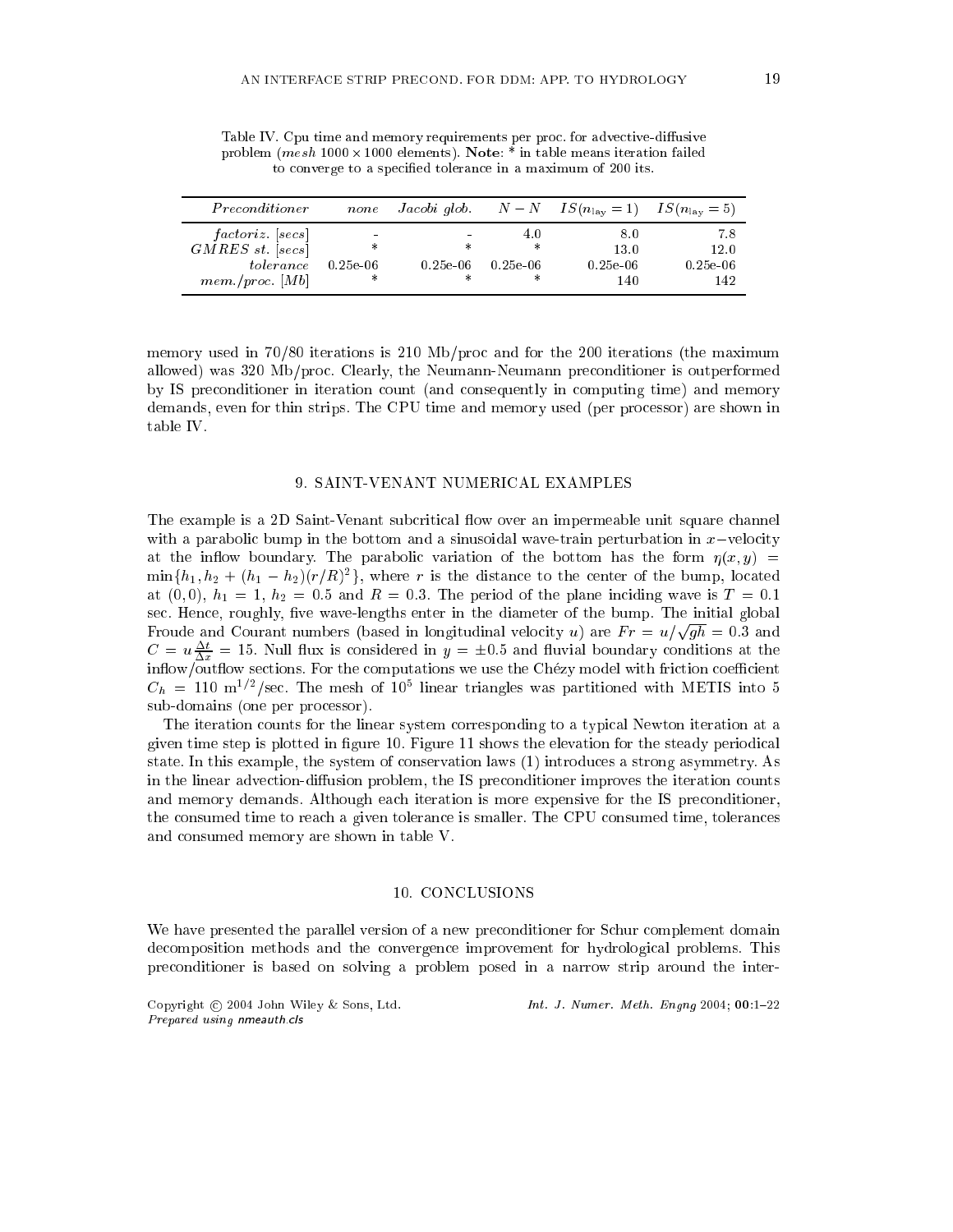

Figure 10. Iteration ounts for Saint-Venant system of equations (mesh 500 - 500).



Figure 11. Solution of Saint-Venant system of equations (mesh 500 - 500).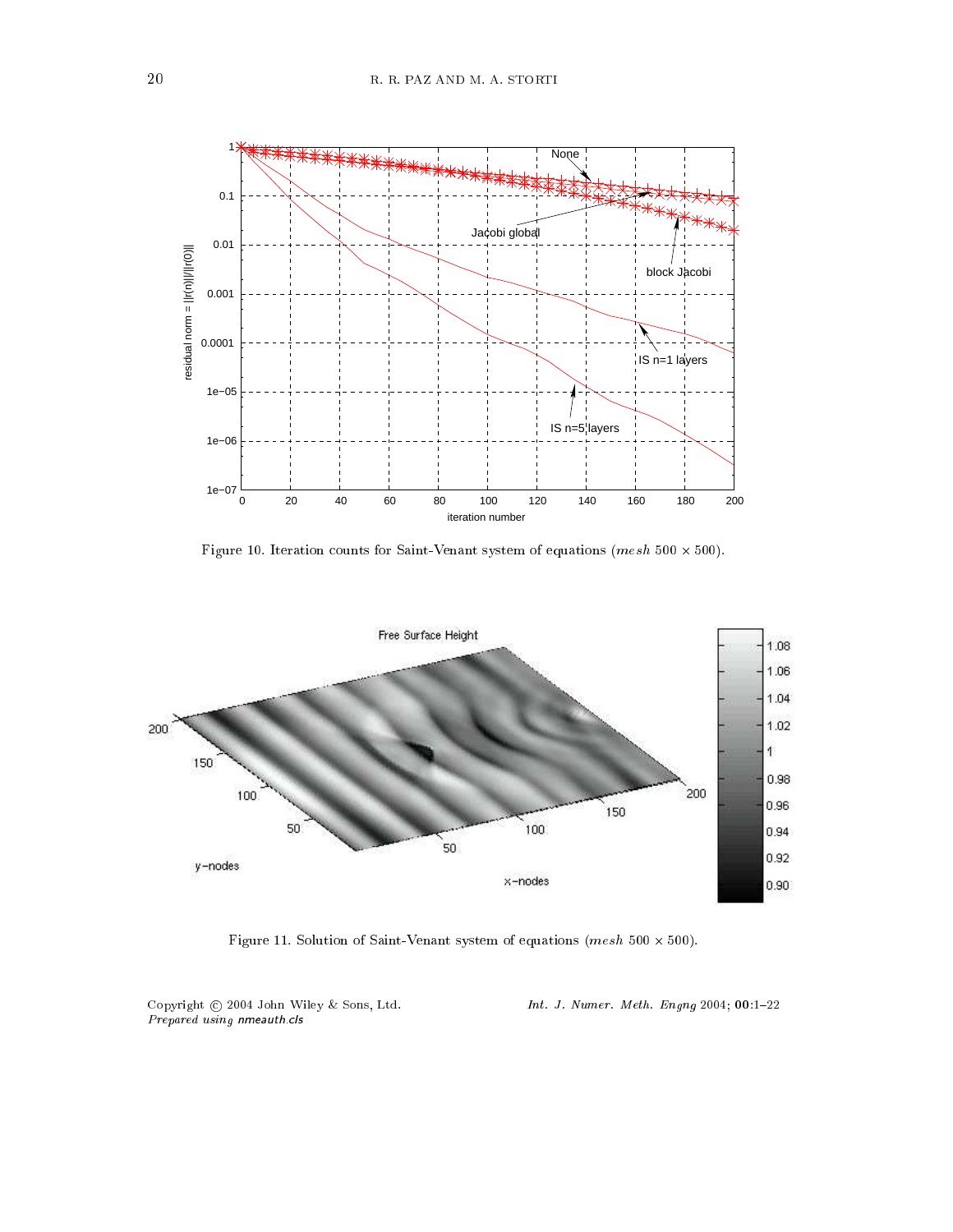| Preconditioner         | none           |        |        | Jacobi glob. block Jacobi $IS(n_{\text{lay}}=1)$ | $IS(n_{\text{lav}}=5)$ |
|------------------------|----------------|--------|--------|--------------------------------------------------|------------------------|
| factorization [secs]   | $\blacksquare$ | -      | 8.1    | 9.0                                              | 9.2                    |
| $GMRES\ stage\ [secs]$ | *              | *      | 522    | 68                                               | 43                     |
| <i>tolerance</i>       | 1 e 05         | 1 e 05 | 1.e 05 | 1.e-05                                           | 1.e 05                 |
| $memory/proc.$ [Mb]    | *              | *      | 605    | 548                                              | 550                    |

Table V. Cpu time and memory requirements for Saint-Venant equations (mesh 500  $\times$ 500 elements). Note: \* in table means iteration failed to converge to a specified tolerance in a maximum of 400 iterations.

subdomain interfaces. Some analytical results have been derived to present its mathematical basis. Numerical experiments of several physical problems have been carried out to show its convergence properties and the computation time.

The IS preconditioner is easy to construct as it does not require any special calculation (it can be assembled with a subset of sub-domain matrix coefficients). It is much less memory-consuming than classical optimal preconditioners such as Neumann-Neumann in primal methods (or Dirichlet in FETI methods). Moreover, it permits to decide how much memory to assign for preconditioning purposes.

The IS preconditioner is well suited for hydrological problems where advective terms are present in governing equations, while it is capable to handle reasonably well diffusiondominated regions.

#### **ACKNOWLEDGEMENTS**

This work has received financial support from Consejo Nacional de Investigaciones Científicas y Técnicas (CONICET, Argentina), Agencia Nacional de Promoción Científica y Tecnológica (ANPCyT) and Universidad Nacional del Litoral (UNL) through grants CONICET PIP 198/ Germen- $CFD$ , ANPCyT-PID-99/74  $FLAGS$ , ANPCyT-FONCyT-PICT-6973 PROA and CAI+D-UNL-PIP-02552-2000. We made extensive use of freely distributed software such as  $GNU/Linux$  OS, MPI, PETSc, Metis, Octave, the CGAL geometrical library, OpenDX and many others.

#### **REFERENCES**

- 1. Farhat C, Roux FX. A method of Finite Element Tearing and Interconnecting and its parallel solution algorithm. International Journal for Numerical Methods in Engineering. 1991; 32:1205-1227.
- 2. Storti MA, Dalcin L, Paz RR, Yommi A, Sonzogni V, Nigro N. An Interface Strip Preconditioner for Domain Decomposition Methods. to appear in Journal of Computational Methods in Science and *Engineering*. Cambridge International Science Publishing. 2003.
- 3. Mandel J. Balancing domain decomposition. Communications in Applied Numerical Methods. 1993; 9:233-241.
- 4. Farhat C, Mandel J, Roux FX. Optimal convergence properties of the FETI domain decomposition method. Computer Methods in Applied Mechanics and Engineering. 1994; 115:365-385.
- 5. Le Tallec P, Vidrascu M. Solving Large Scale Structural Problems on Parallel Computers using Domain Decomposition Techniques. Parallel Solution Methods in Computational Mechanics. Papadrakakis M. (ed). John Wiley & Sons Ltd. 1997; chapter 2:49-85.
- 6. Meurant, G. Computer Solution of Large Linear Systems. Studies in Mathematics and Its Applications. North-Holland. vol. 28; 1999.

Copyright © 2004 John Wiley & Sons, Ltd. Prepared using nmeauth.cls